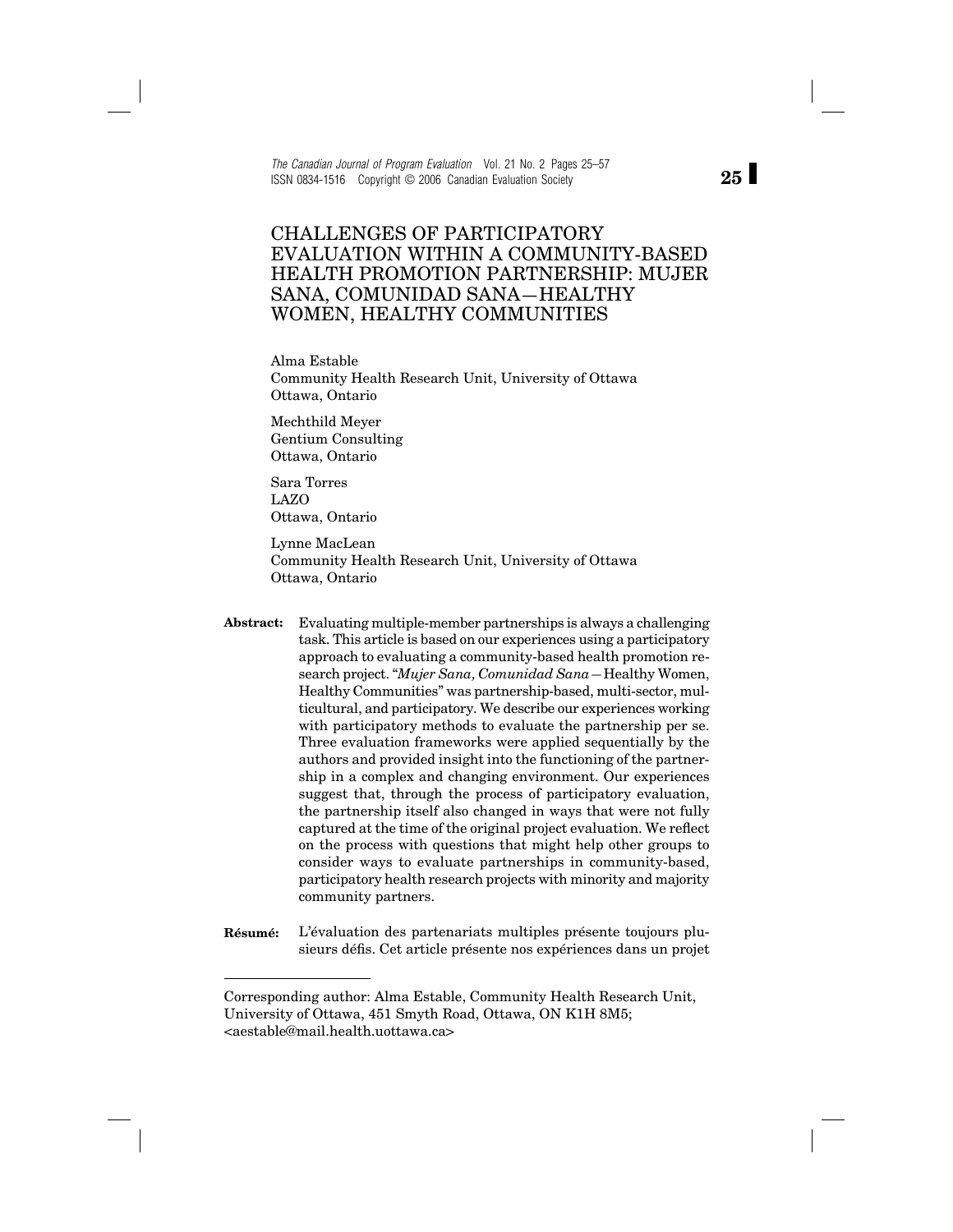communautaire de recherche participative en promotion de la santé basé sur un partenariat multi-secteurs et multiculturel : *Mujer Sana, Comunidad Sana* (Femmes en santé, collectivité en santé.) Nous décrivons nos experiences avec la méthode participative pour évaluer le partenariat en soi. Trois cadres d'évaluation furent utilisés en séquence et nous ont donné la possibilté de réfléchir sur le fonctionnement du partenariat dans une réalité complexe et dynamique. Nos expériences suggèrent que le partenariat lui-même a subi des changements qui n'étaient pas entièrement saisis au moment de l'évaluation originale du projet. Nous réfléchissons sur le processus en soulevant des questions qui pourraient aider d'autres groupes qui envisagent évaluer des partenariats dans des projets communautaires de recherche participative de santé avec des partenaires de communautés majoritaires et minoritaires.

In recent years formal partnerships among diverse entities have become common in community health promotion (Alexander & MacDonald, 2000; Best et al., 2003; Buckeridge et al., 2002; Naylor, Wharf-Higgins, Blair, Green, & O'Connor, 2002). Many funders require evidence of partnership prior to supporting new initiatives, and have high expectations about what partnerships will achieve. The nature of these partnerships varies along many dimensions: purpose and goals of the partnership; history of relations among partners; number of partners; the extent of participation, role, and responsibility of each member within the partnership; and the mandate, scope, size, and structure of different partner organizations. Few organizations assess the added value that working in partnership may offer to their projects, or evaluate the partnership dimension in and of itself (Bilodeau, Chamberland, & White, 2002; Naylor et al., 2002). Chiasson (1998) emphasizes that partnerships are fundamentally participatory experiences, and therefore any evaluation of a partnership must inherently include at least an implicit definition, and evaluation, of the participatory process among the partners.

This article stems from the authors' experiences as partners in a multi-sector, multicultural, participatory health promotion research project: Mujer Sana, Comunidad Sana (MSCS)—Healthy Women, Healthy Communities. Our experiences suggest that applying a participatory evaluation framework to a participatory health promotion research project had a direct impact on the project's processes and outcome, and on the partnership itself, that was not fully captured in the original evaluation findings. This observation inspired the authors to review and assess their application of participatory methods to evaluate the partnership throughout the course of the project.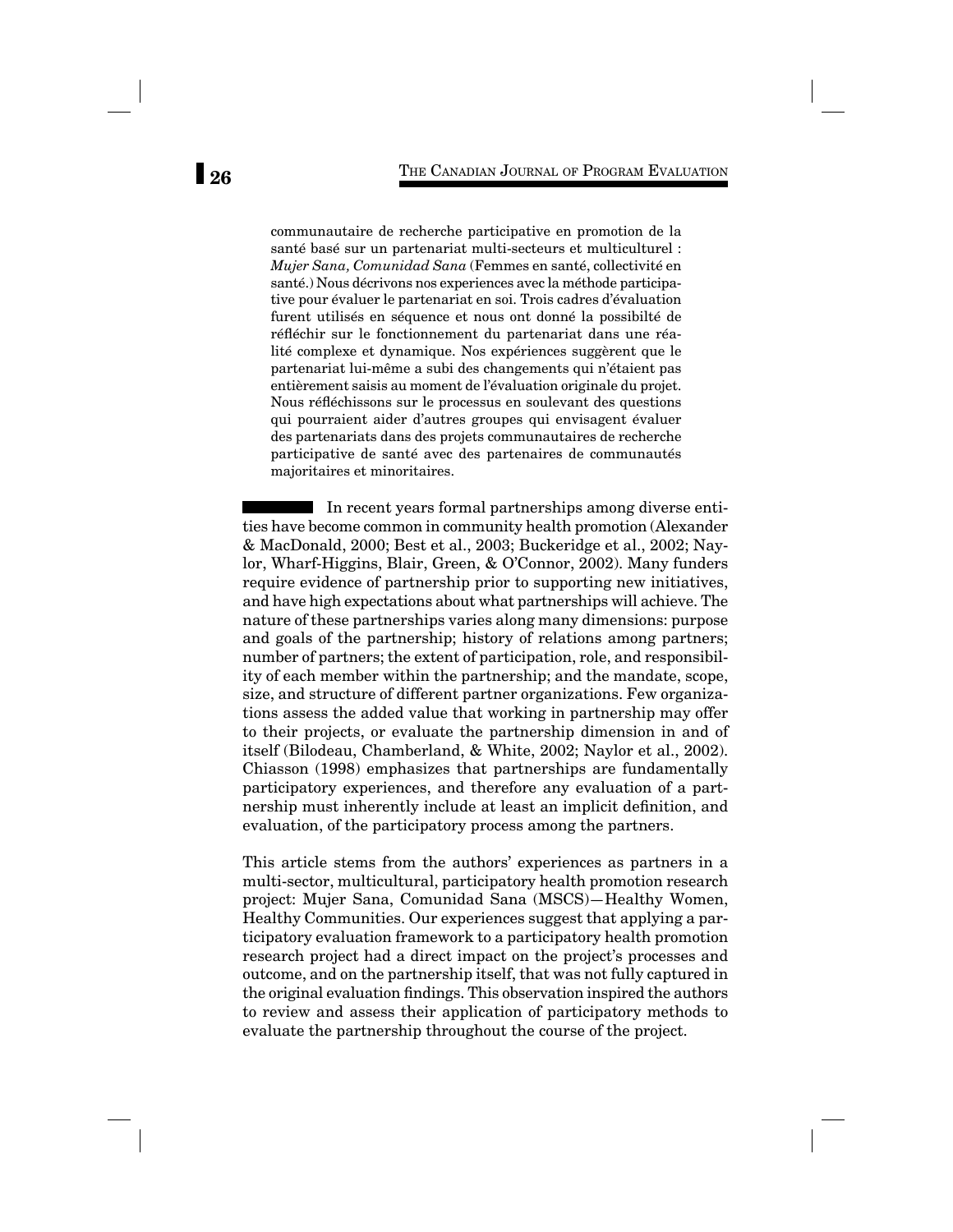We begin with an overview of the MSCS project and the participatory research approaches that guided the partners, including some of the challenges that the literature led us to anticipate in participatory research and evaluation. We describe the sequential application of three frameworks to evaluate the partnership itself, during and after the project. In a final section, we reflect on the process, with questions that might be useful to other groups who are considering ways to evaluate partnership in similar multicultural, community-based, participatory research projects.

#### OVERVIEW OF THE MSCS PROJECT AND PARTNERSHIP

Mujer Sana/Comunidad Sana (MSCS*)*—Healthy Women/Healthy Communities was born from a combination of community need, good ideas, organizational experience, motivated individuals, and available funding. MSCS aimed to increase the capacity of women in the Hispanic community to participate in their own preventive health care, and also the capacity of majority "mainstream" organizations to provide cancer screening for ethno-racial minority women. The project involved training 11 lay members from a minority Hispanic immigrant population in a large eastern Canadian city (Ottawa) to work with Spanish-speaking women in their own homes and communities. As lay health promoters (LHP), they addressed cultural and linguistic barriers in the context of preventive health care education. The LHPs also became participatory researchers and assisted in the design and implementation of the research component of the project.

For three and a half years, MSCS lived the complex process of establishing and maintaining multiple partnerships (MacLean, Plotnikoff, & Moyer, 1998). Four core partners had equal responsibilities for the success of the project. Other community partners were included in a number of ways, especially through active participation in an advisory committee.

The four core partners had different mandates, structures, sizes, linguistic capacities, working relationships, community locations, resources, and skills. The lead partner was LAZO, a Latin American women's group focused on community development, with a 12-year history of small projects bridging gaps between isolated women and health service providers. This group was the key link to the target population for this project: marginalized women from a minority (Hispanic) ethno-racial community in Ottawa. Operating in Spanish, LAZO had a strong network within the community, a practice of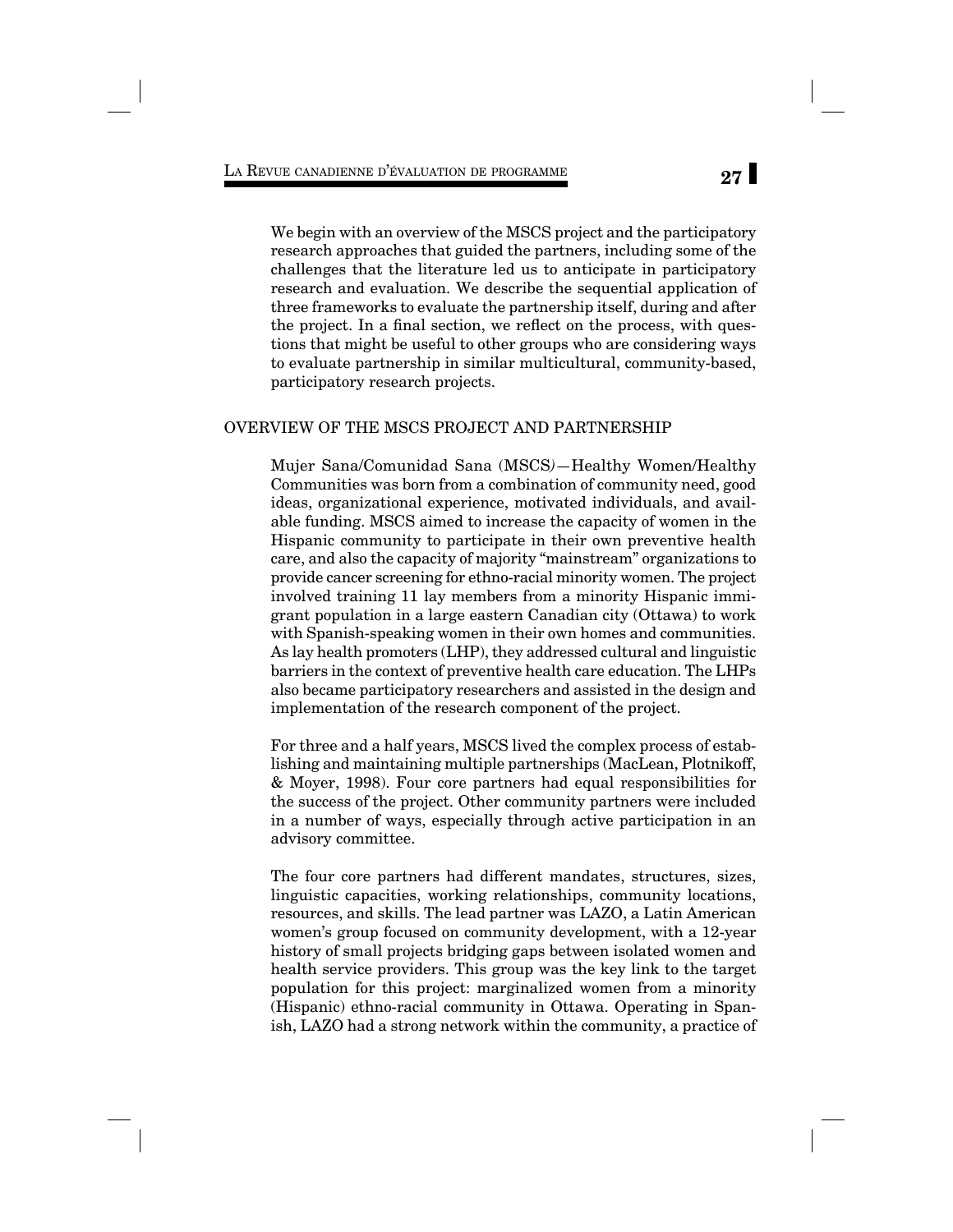mutual support among members, and a desire to maximize opportunities to work for change. It was also committed to continuing as a volunteer-based collective community action group.

A second partner, Centretown Community Health Centre (CCHC), provides primary care and health promotion in a downtown Ottawa neighbourhood. Although primarily staffed by and serving the ethnoracial majority population, CCHC had a history of positive working relationships with LAZO, and a mandate for local community development. Recognizing the need to focus on underserved and minority communities, this partner was willing to be the official home of the lay health promotion activities. The health centre provided another key element—access to preventive primary care for women—and administrative supports to the project.

A third partner was a small multi-lingual and multi-ethnic community-based consulting group, Gentium Consulting, experienced in participatory research with women, immigrant groups, and marginalized populations, as well as health promotion research with majority populations. Taking a lead role in participatory research methods, this partner provided a capacity development approach to health promotion research and to evaluation. Gentium was also committed to facilitating participatory approaches to help organizations increase their ability to serve the community and work for change.

The Community Health Research Unit (CHRU), a Government of Ontario-funded Health System-Linked Research Unit joining the University of Ottawa and Ottawa Public Health, was the fourth partner. The CHRU contributed to the project through staff with experience in health promotion capacity-building models and health services research directed at both majority and minority populations. This partner was also able to provide an ethical review of the project, access to literature and databases, and support for the transfer of knowledge and dissemination strategies.

#### CHALLENGES OF MSCS

#### Multiple Partner Project

Evaluating multi-sector initiatives, community coalitions, networks, and similar collaborative partnerships can be challenging on many levels (Nasser, 2003). Public health efforts often "assume that programs designed, implemented, and owned by community coalitions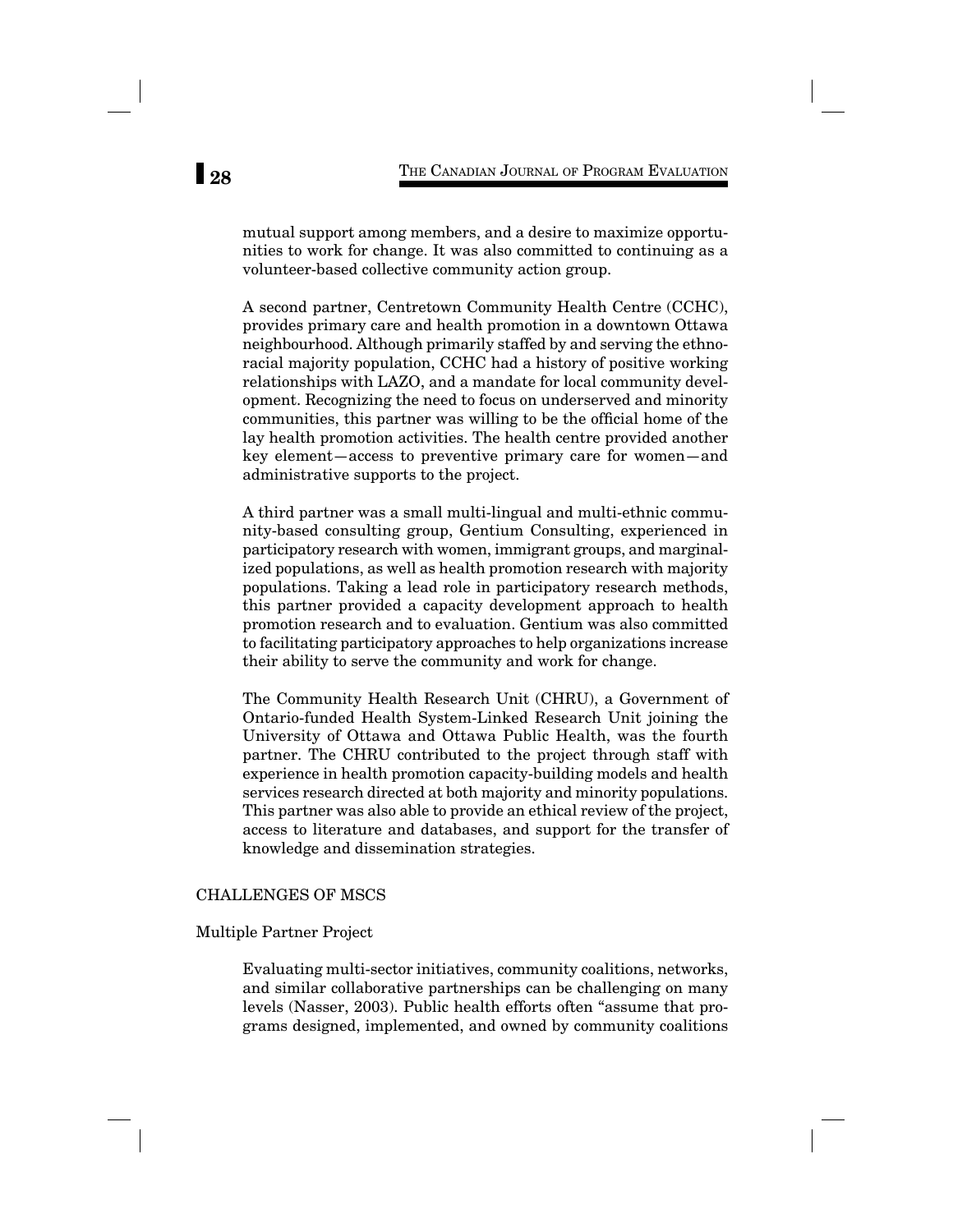will be far more effective than those developed by a single public or private group" (Butterfoss & Francisco, 2004, p. 108), despite limited availability of systematic research evaluating their effectiveness (Granner & Sharpe, 2004).

However, the work of multiple partner initiatives is often "complex and messy and does not easily fit the criteria for an experimental design evaluation" (Wallerstein, Polascek, & Maltrud, 2002, p. 361). Different sectors tend to use different criteria to understand what is meant by success; delays between initiating activities and detecting results are frequent; activities and goals purposefully shift over time as membership and conditions evolve.

Even with apparent agreement on the overall goals of an initiative, organizations and individuals may have different visions of the desired changes and of the strategies needed to improve social and health conditions of the target populations (Lawrenz, 2003). When multiple sector initiatives are couched in terms of "partnership," additional issues may emerge (Chiasson, 1998) that can evoke emotive responses around mutual trust, responsiveness, and flexibility. Evaluating the work of community-based partnerships also calls for understanding power relationships between community and evaluators (McHardy, 2002; Wallerstein, 1999). When the evaluators are part of the community, as with MSCS, these dynamics can become more complex and involve challenges different to those experienced by "outsiders" in community-based participatory research (Minkler, 2004).

Partnership among Minority and Majority Organizations

Additional challenges arise in multicultural or cross-cultural settings, when partners from different sectors (such as research institutes, community organizations, or primary care practices) also come from diverse ethno-racial backgrounds and countries of origin, speak different languages, and experience different levels of economic security (Strachan Lindenberg, Solorzano, Munet Vilaro, & Westbrook, 2001). These partnerships often require work across minority-majority dimensions of gender, class, and cultural and linguistic differences to overcome institutional and social racism (Johnson, 1996; Thomas, 2002). For evaluations of multicultural initiatives to be sensitive, accurate, and practical, evaluators are challenged to maintain ownership within the minority community, build trust and respect, and increase cultural competency (Edberg, Wong, Woo, & Doong, 2003; House, 1992; Maciak, Guzman, Santiago, Villalobos, & Israel, 1999; Pisano, 1993; Tortu, Goldsamt, & Hamid, 2002).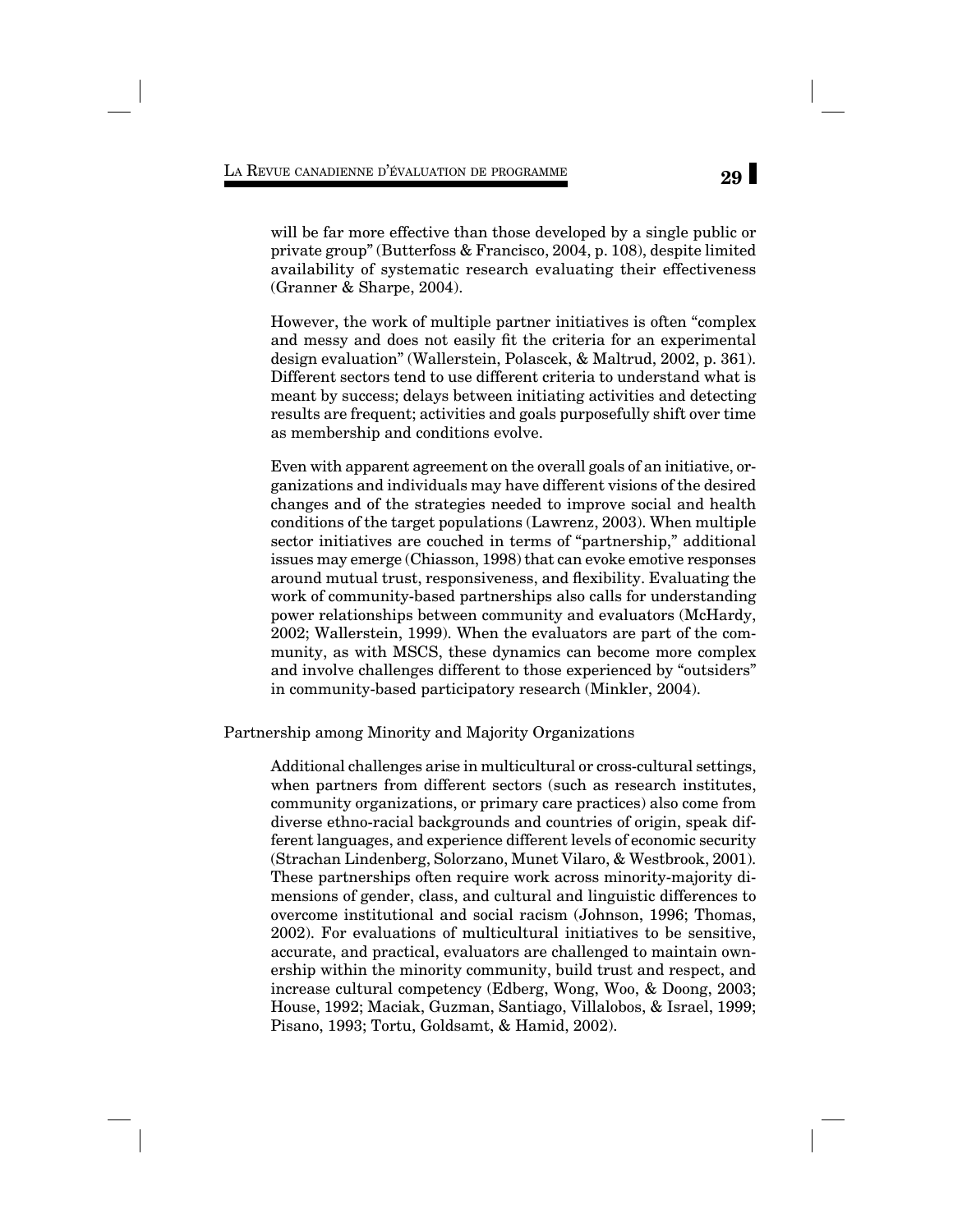A high level of participation from minority communities is important in meeting the above challenges. The evaluation literature describes a few health promotion multiple-partner initiatives with active participation from ethnic minority communities. For example, in the LA VIDA partnership case study, Maciak et al. (1999) report on a process evaluation of a multi-level health promotion coalition in which Hispanic women and community organizations were equitably involved. Overall, however, few studies have examined a participatory research project across minority/majority communities while at the same time addressing both the effectiveness of a multiple-partner coalition and the project outcomes (Edberg et al., 2003; Stone, 1992).

#### Participatory Research Project

Introducing a participatory research framework into the evaluation of a multi-sector, multicultural partnership inevitably adds a further layer of complexity. This was the case with the participatory partnership evaluation discussed in this article. Participatory research is not only a methodological alternative; it is situated within a particular political and ideological context. It can generate intense feelings among practitioners (Potvin, Cargo, McComber, Delormier, & Macaulay, 2003), many of whom explicitly value relationships that are inclusive, equal, harmonious, accepting, cooperative, sensitive, supportive, and that emphasize truthful, accepting, sincere, and comprehensible communication (Stringer, 1996). Others also value empowerment, community self-determination, activism, and the struggle for social justice (Barnsley & Ellis, 1992; Freire, 1983, 1997; Gutierrez, 1986; Meyer, Torres, Cermeño, MacLean, & Monzón, 2003; Park, Brydon-Miller, Hall, & Jackson, 1993).

Some evaluators have suggested that participatory research projects do not always succeed in achieving the type and extent of participation they seek in practice. McHardy conceptualizes the negotiation of participation in evaluation as a "dance of collaboration" across exclusions, inequities, and "isms" that divide participants and evaluators (McHardy, 2003). VanderPlaat, Samson, and Raven (2001) describe a Canadian trend toward egalitarian strategies and empowermentoriented evaluation in which participants' research skills and capacity to take action increase, although these do not always result in emancipatory social action. The literature also includes examples of projects where community participation is limited or restricted, collaboration is eroded, and power dynamics impede egalitarian relations. The amount of grassroots participation, in particular, varies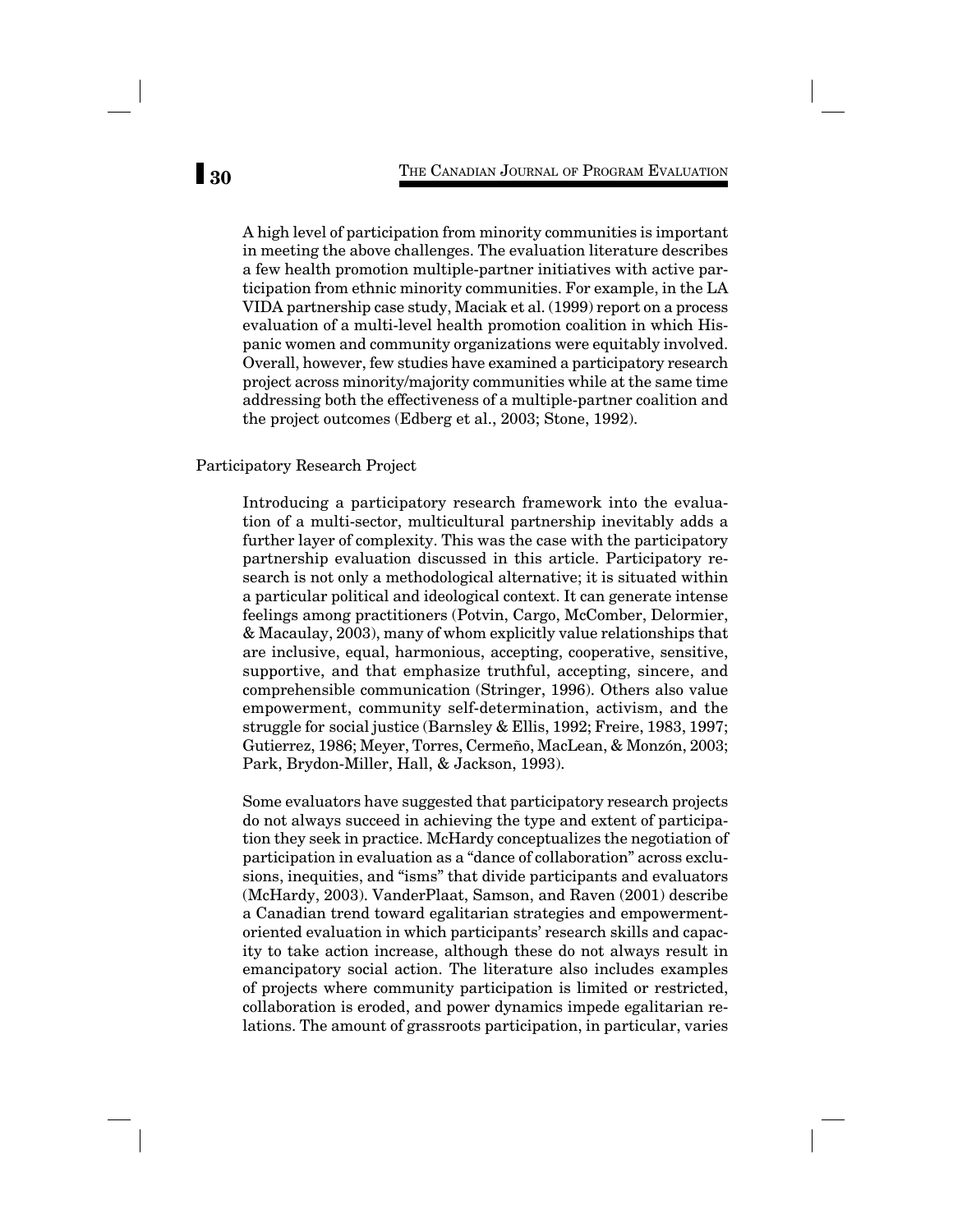considerably in process evaluations of participatory community-based health promotion work (Chrisman, Senturia, Tang, & Gheisar, 2002). There is relatively little literature evaluating the process of collaborative research itself, as noted by Buckeridge et al. (2002).

Butterfoss and Francisco (2004) emphasize that evaluation can play a key role in the development and maintenance of coalitions and working alliances, despite these difficulties. There are few models, however, on which to base participatory evaluation of multiple partner initiatives, or participatory evaluation of a (relatively small) partnership per se. For example, in a national study of 63 partnerships, Weiss, Andersen, and Lasker (2002) identify an important relationship between partnership synergy and the leadership dimension of partnership functioning, but do not address whether "leadership" is expressed in fundamentally different ways when a partnership is based on a framework of participatory action research. Fawcett et al. (1997) describe a case study of a 100-member coalition, using a comprehensive system for evaluating community coalitions. They report on dimensions of coalition function, which could represent partnership, but focus on these more as process than outcomes. Dimensions of coalition function among 100 members may not automatically be applicable to smaller and more intimate partnerships with fewer members, as was MSCS.

Wallerstein et al. (2002) refer to a "third strand" of new literature on evaluating coalitions, focused on the development of "participatory, empowerment, or collaborative models of evaluation for communitybased initiatives used to foster self-determination" (p. 363). From this strand, a new theory of community-based evaluation for coalition work is emerging that has led to the development of several tools, workbooks, checklists, and guides for use by community evaluators. The following sections of this article describe the authors' evolving experiences using several tools, identifying both strengths and limitations in their application to a participatory evaluation of the MSCS partnership.

#### DEVELOPING PARTICIPATORY EVALUATION FRAMEWORK FOR PARTNERSHIP

Original Plan for Evaluation

From the outset, the MSCS project was conceived within a participatory action research framework that integrates social investigation,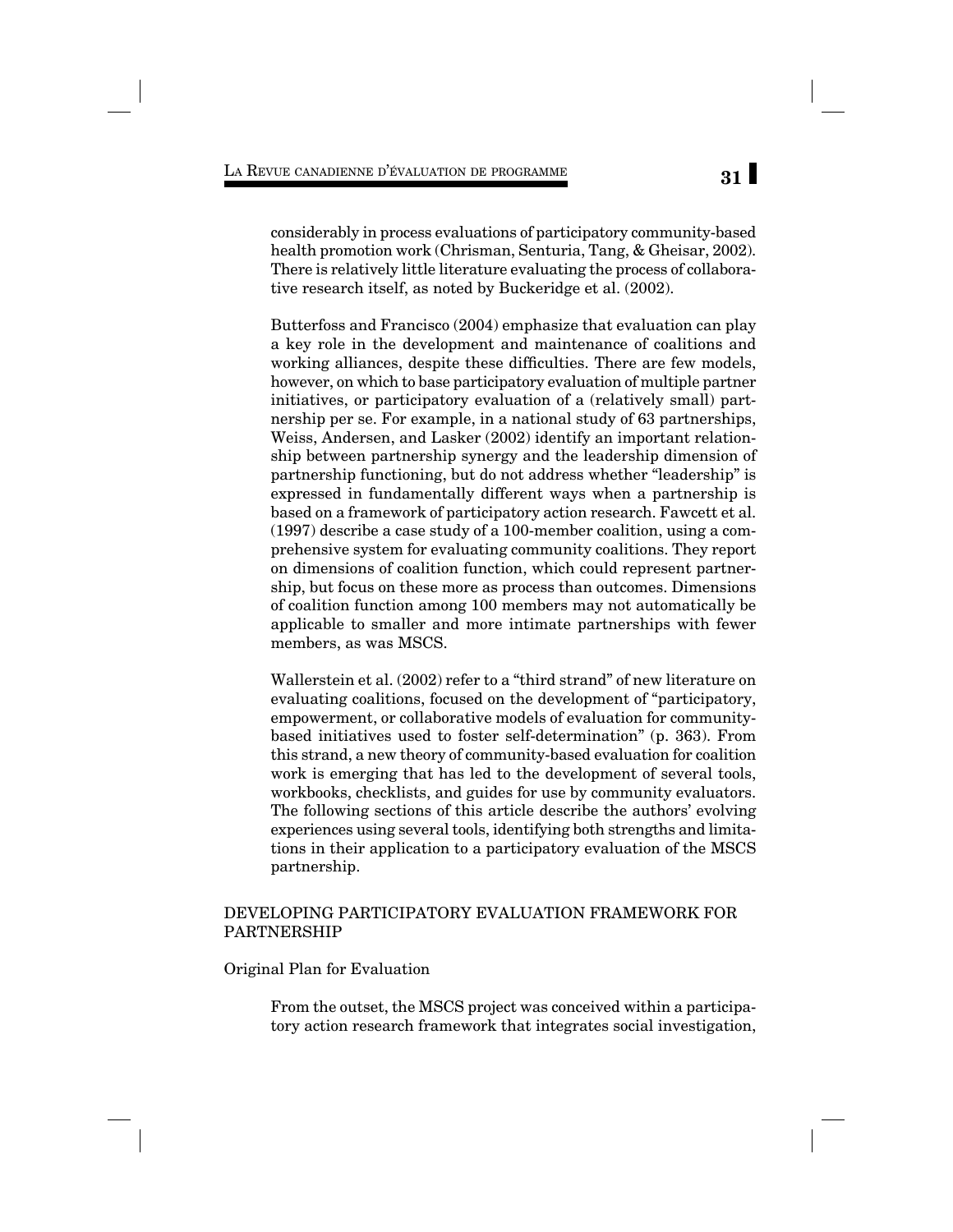reciprocal education, and action toward social change (Green et al., 1995). The target populations for the health promotion and social change activities were Spanish-speaking community women, as well as organizations and health service providers. Women from the Hispanic community participated in all stages of the project: design, program implementation, administration, data collection, analysis, and dissemination. This participation is fully described in Estable, Meyer, Corsone, and Cermeño (2002) and in Meyer et al. (2003).

In this context, MSCS also used participatory methods for ongoing evaluative feedback about project implementation. There are many traditions within participatory evaluation (Cousins & Earl, 1995; Fetterman, 2000; Green et al., 1995; Kaiser, 2000; Upshur & Barreto-Cortez, 1995; VanderPlaat et al., 2001; Whitmore, 1998). The MSCS partners sought to apply a participatory approach to both the project and the partnership that links evaluation to social action, and fosters commitment to transfer knowledge to those with least power in the project and the community (Bosio de Ortecho, 1991; Morris, 2002; Stoecker, 1999). The MSCS participatory action research approach to the project and to its evaluation is described in detail in the final project report (Estable, Meyer, & Torres, 2003).

The original evaluation plan for MSCS involved both process and short-term outcomes. The evaluation was to be conducted by all members of the project team, including the Lay Health Promoters. The partners paid particular attention to ensuring that participation was not hindered by language differences, unequal economic resources, styles of working in meetings, organizational structures, and constraints or different understandings about bureaucracy and community (Meyer et al., 2003). The Community Capacity Building model (CCB) (Moyer, Coristine, MacLean, & Meyer, 1999), which describes integrated partnership among key players in health promotion, was used to provide a framework for evaluation.

In the case of MSCS, evaluation of the partnership per se was not a central focus at the design stage, but was implicitly included in some of the process measures (Chiasson, 1998). The original indicators included those frequently used to assess the success of a multiple-partner initiative, such as type of community groups involved, the number of meetings attended, and the diversity of organizations participating in discussions of results (Thorlby & Hutchinson, 2002). Other process measures included the degree of commitment felt toward the project from participating organizations, their readiness to work together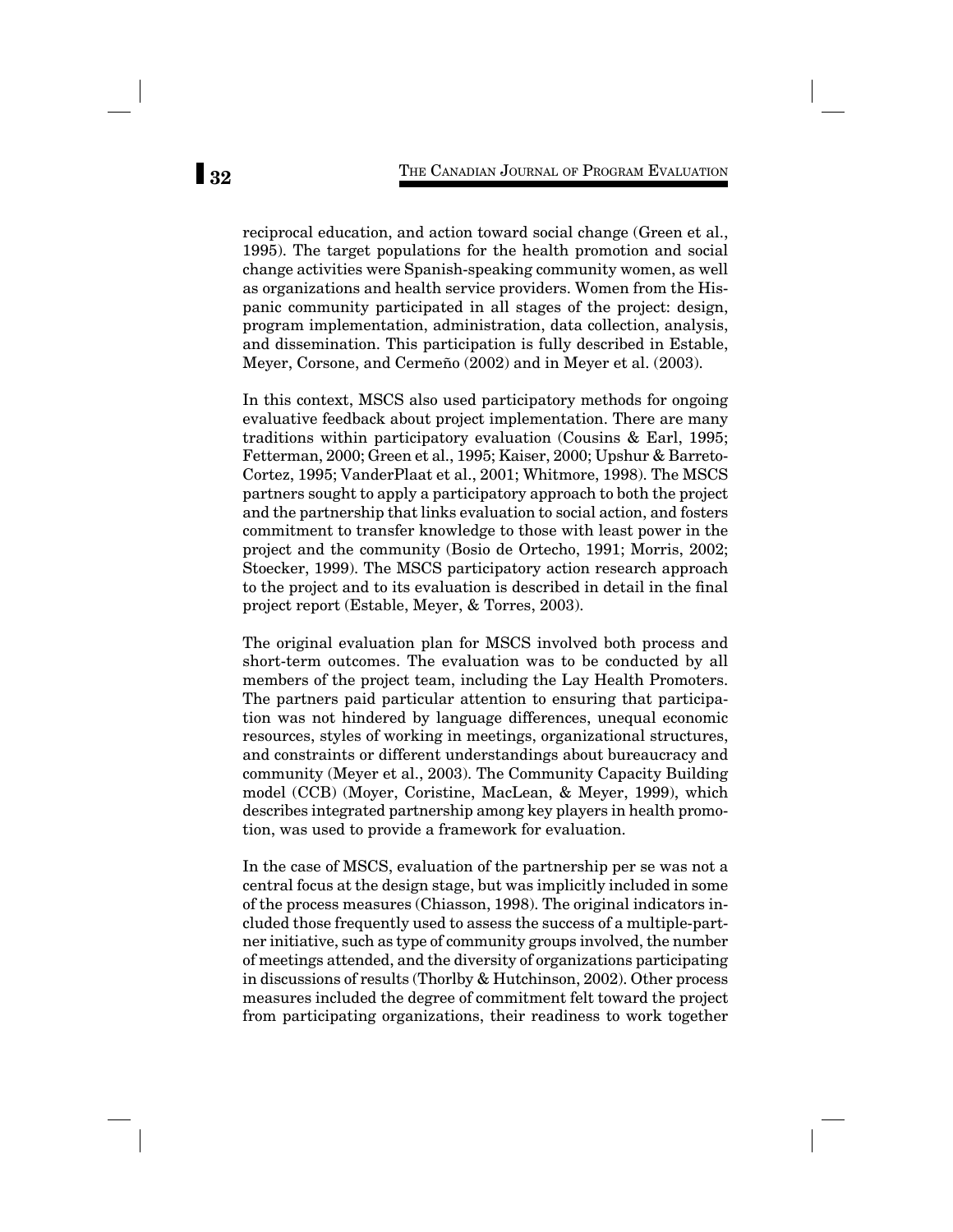on joint programs, and the sustainability of working relationships among key organizations. Another set of success indicators covered the following issues: the empowerment of the minority participants, the acceptance and integration of the minority community within the service delivery system, the transferability of the Lay Health Promotion model to other ethnoracial minority communities, and the removal of barriers to service access (Estable et al., 2003).

At project end, all partners were pleased to find that the MSCS project had surpassed original outcome objectives (Estable et al., 2003) for health promotion activities. Could we say the same about the partnership? Had we captured the complex dynamics of multiplepartner, community-based participatory initiatives such as MSCS? These questions inspired the authors to review and assess what had been learned about applying participatory methods to evaluate the partnership itself during the course of the project.

#### Evaluating the MSCS Partnership Itself

From the outset, all partners periodically reviewed evaluation tasks and strategies for MSCS. As project activities intensified, ideas about indicators for the partnership began to extend beyond those originally anticipated using the Community Capacity Building model, to include more direct examination of how the partnership itself was working. For example: Eighteen months after the project began, the partners set in motion a participatory process for reflective self-evaluation that focused on the functioning of the partnership itself. The project partners generated many evaluation questions. Two types of questions emerged. One set was largely descriptive. The partners wanted to understand how we had been working together, including our level of participation, communication, and decision making. We wanted to know what changes had happened in our partnerships at this point, comparing these to our original expectations about each other. We wanted to examine whether or not alliances in the community were being strengthened. The other set of questions was more analytical and included an effort to understand the challenges in developing partnerships among four diverse organizations. Questions emerged about the extent to which different partners were in fact allies in the process of barrier removal. This led the partners to review the concepts, theories, and analytic frameworks that we were using to develop and understand the partnership. Other evaluative activities throughout the project generated further questions about the partnership itself and about the validity of indicators of successful participatory partnership.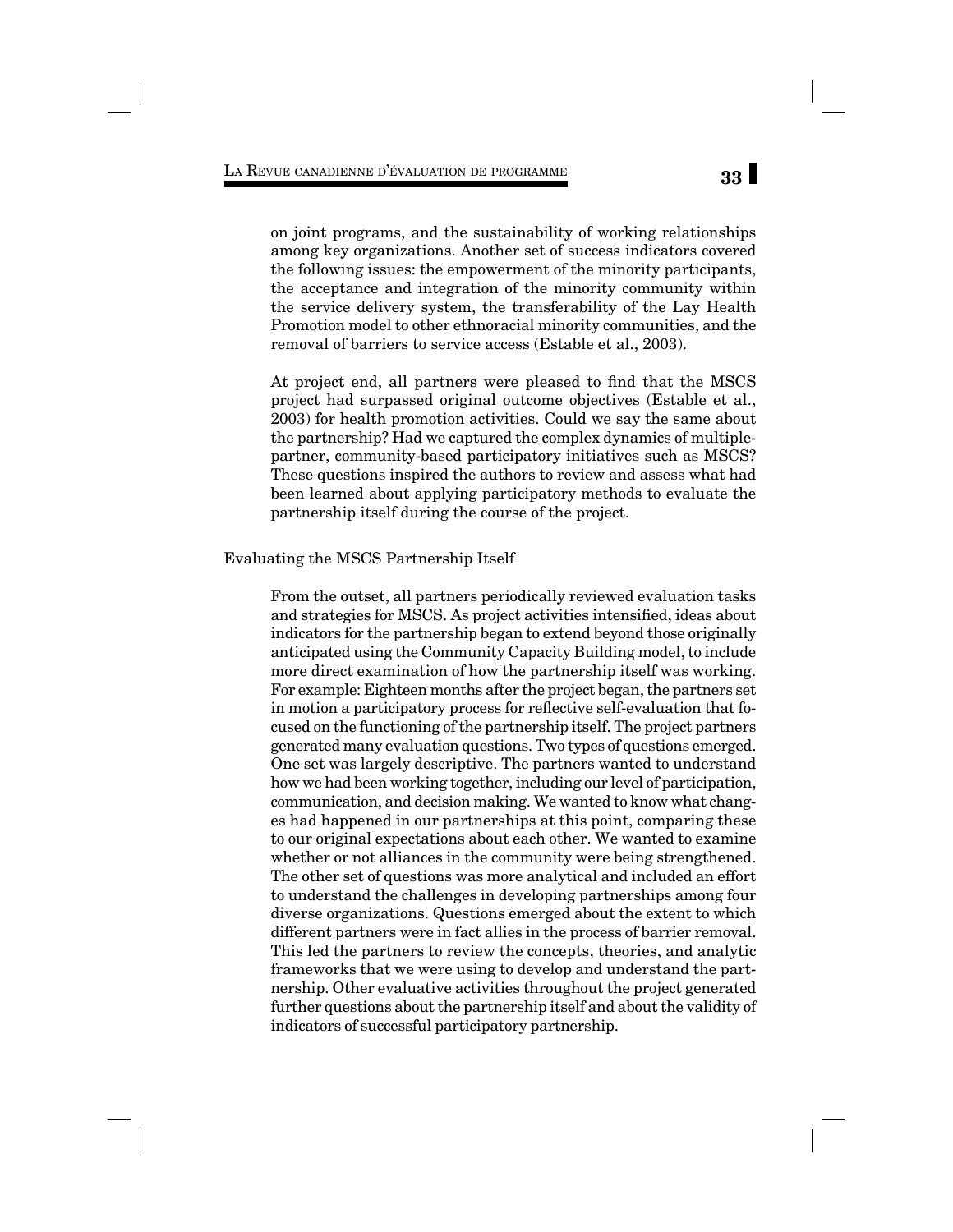Although the project formally finished in March 2003 and the official partnership was dissolved shortly thereafter, links among the partners continued for some time. New funding was (unsuccessfully) sought to maintain project activities. This gave the partners an opportunity to consider whether, and how, they wanted to continue to work together. In this context, one year after the MSCS project was completed, the authors undertook a post-hoc evaluation of the participatory partnership itself, applying three different frameworks to the partnership dimension of the project (see Figure 1). We began by reviewing the strengths and limitations of our application of the Community Capacity Building model (Framework I) to an evaluation of the success of *this* participatory partnership with multiple agents.

Using a Community Capacity Building model to evaluate the partnership (Framework I)

The partners chose the Community Capacity Building model because it appeared "directly applicable to the planning, implementation, and evaluation of community-based programs which have capacity-building objectives" (Moyer et al., 1999, p. 212). The model identifies four stages of building community capacity in establishing communitybased health programs.

- Stage 1: Identifying common ground, working cooperatively, and establishing self as a community player with an issuebased agenda.
- Stage 2: Working in partnership on a common project.
- Stage 3: Working across the community with multi-agency/ multi-sectoral partners.
- Stage 4: Sustaining the project over time.

It is expected that organizations will progress through these four stages, with different goals, activities, and products, as they develop effective and sustainable working relationships and address health promotion issues in the community. Progress is influenced by practitioner and contextual factors, and by program goals as set by the lead agency (Moyer et al., 1999).

The Community Capacity Building model is constructed from the perspective of the initiator of a project, assuming that the practitioner who initiates the partnership is located within a well-resourced in-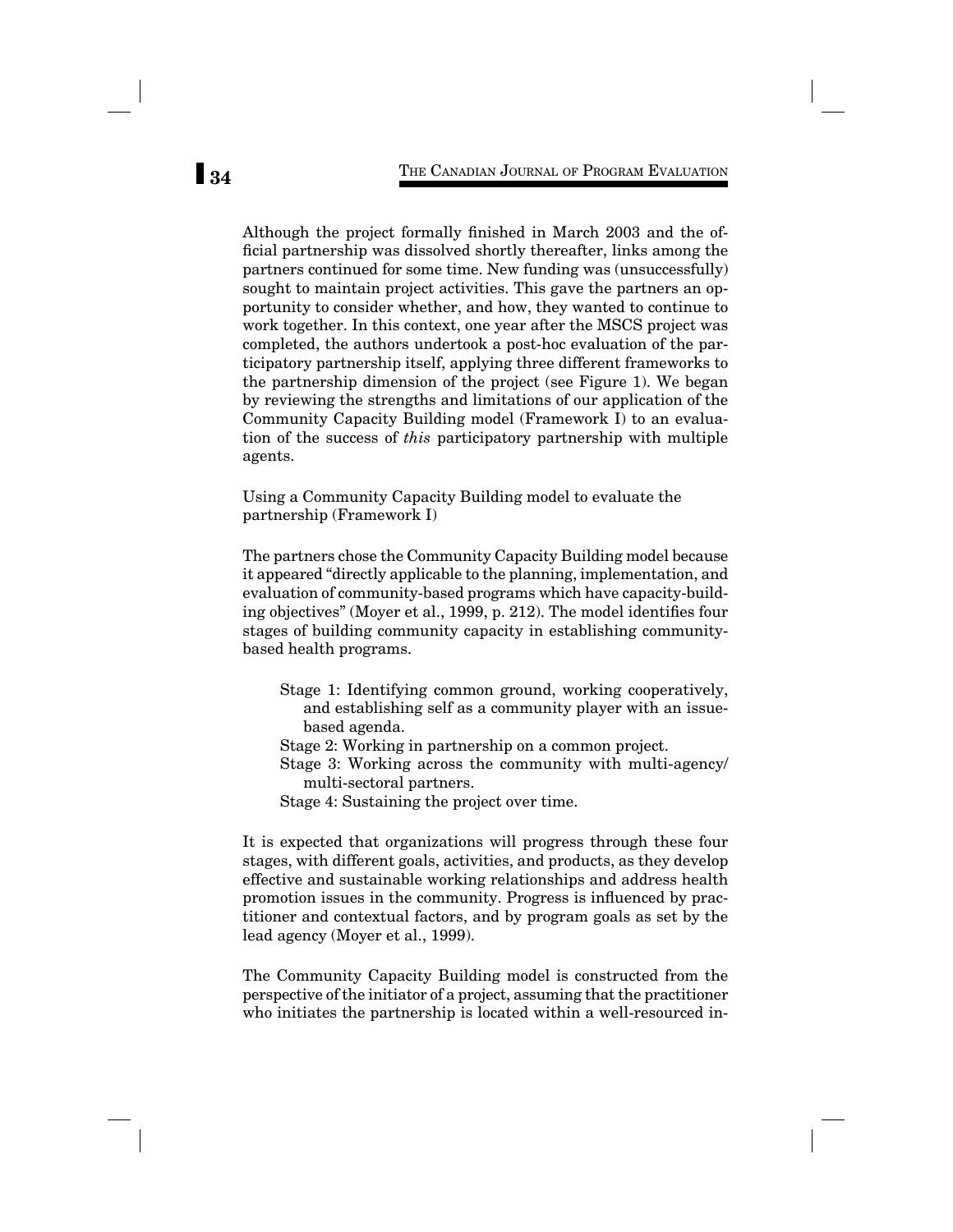## **35** LA REVUE CANADIENNE D'ÉVALUATION DE PROGRAMME

## **Figure 1 Partnership Evaluation Frameworks—Chronology**

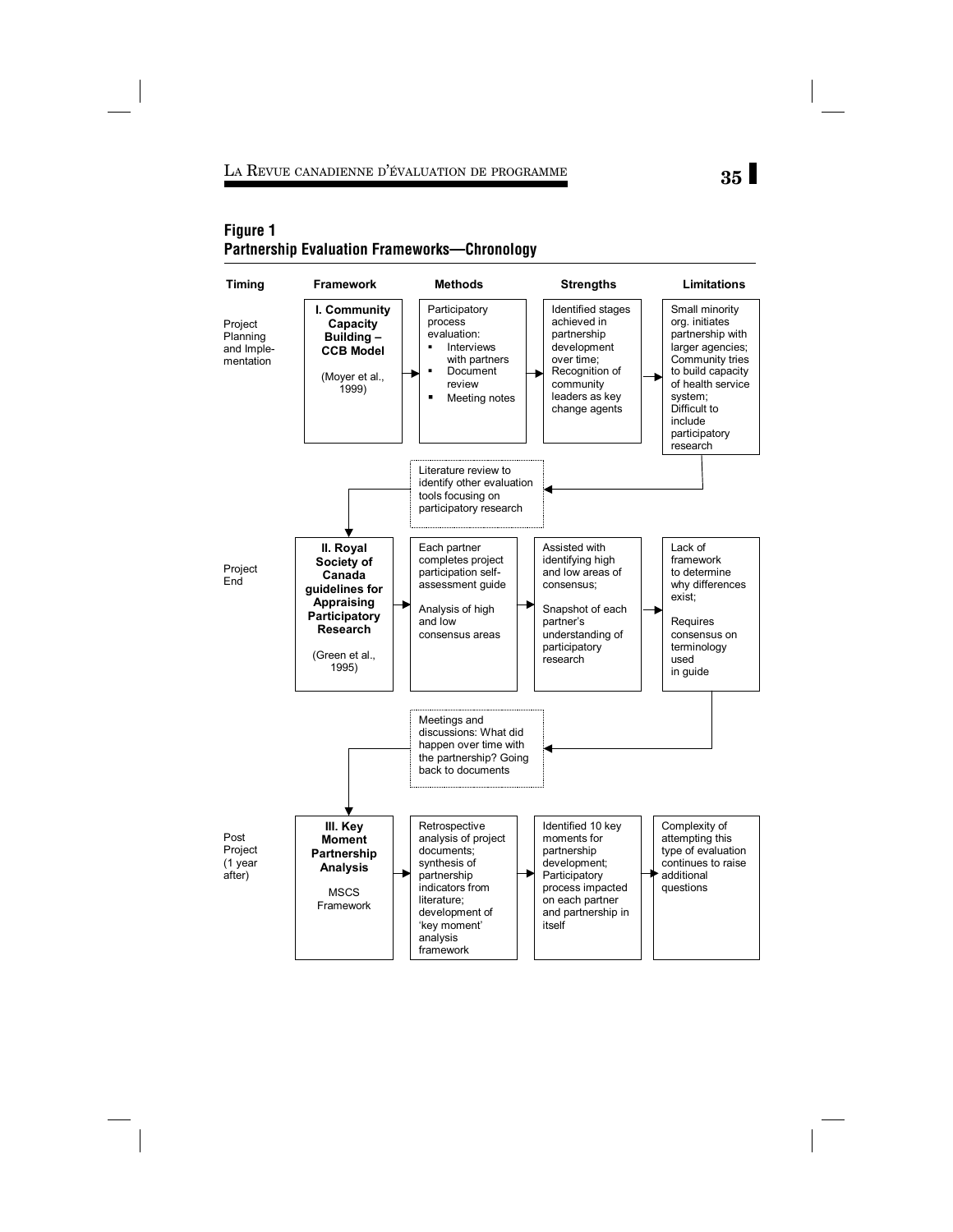stitution, typically a public health unit. The initiator is described as a health practitioner, with an agency mandate to develop partnerships with other community agencies or the community at large. Practitioners play a leading role and engage with community agents at each stage, building relationships and projects that lead to increased community capacity. Moyer et al. recognize that, despite the "expectation that the community will be a full partner in identifying and solving community problems. Experience suggests this may not happen" (1999, p. 211).

We found the Community Capacity Building framework very useful in a number of ways. It helped us to conceptualize partnership development as a process over time, and named a number of important dimensions that helped partners understand partnership work. Reviewing descriptions of initiators' tasks helped us to consider leadership functions and identify the characteristics of champions. The stages of partnership development were applicable to some of the partner dyads, and were useful to assess the stage at which new partners were becoming involved. The model also helped to identify some of the barriers to sustainability.

However, some unexpected limitations (see Figure 1) arose from the fact that MSCS was not initiated by a public health practitioner, but rather by agents within the minority community. These minority community champions, working as volunteers, had a mandate from their community organizations to approach a majority organization to develop a partnership. Their role was to sensitize the community health centre to the needs of their community, to identify organizational barriers that might hinder appropriate service delivery, and to try to overcome them. Without a public health practitioner as initiator, the actual processes of the MSCS project did not fit as neatly into the Community Capacity Building stages.

We found it difficult to include multiple entry points and account for the relationships among all the actors. Neither could we easily take into account differences in partners' working languages, mandates, resources, accountability, sense of commitment, and organizational structures; nor was there a way of addressing what happens inside organizations as a result of working together in a partnership. It was also difficult to incorporate participatory research as a central dimension. These considerations limited our ability to fully assess the MSCS partnership using our original framework.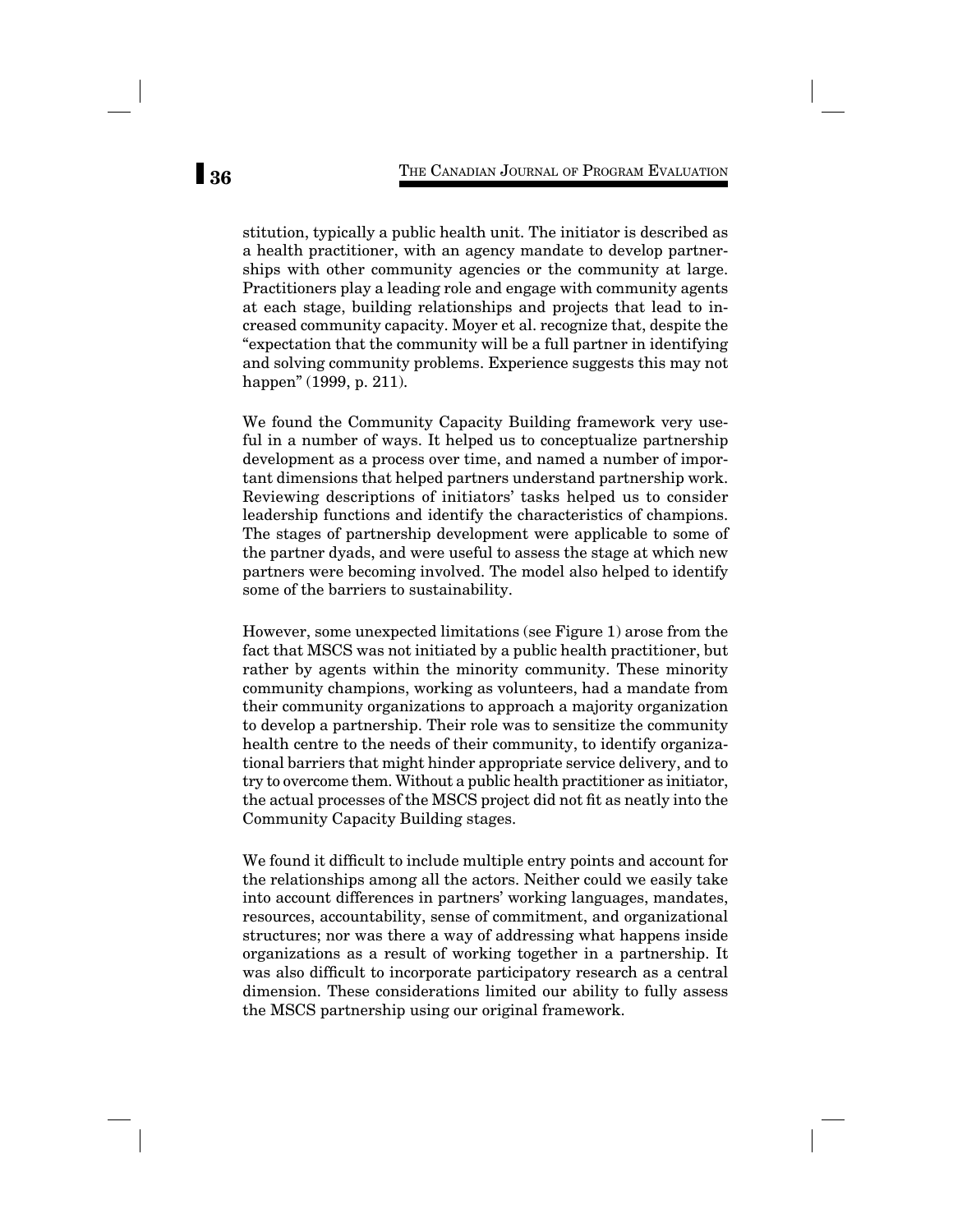Self-evaluation by partners using indicators of participatory research (Framework II)

Review of initial assumptions about building community capacity through the MSCS project brought out questions from all partners about the participatory nature of the project. If there were differences among partners about the purpose or extent of participation, this could influence both partnership development and project outcome. The authors proposed to examine how various partners had understood the participatory dimension. All partners agreed.

We found it useful to apply as Framework II (see Figure 1) the Royal Society of Canada (RSC) guidelines for appraising the extent to which research projects align with principles of participatory research (Green et al., 1995). The guidelines were originally developed "to appraise whether proposals for funding as participatory research [in health promotion] meet participatory research criteria" (p. 41), with a suggestion that they could also be used as a checklist by researchers planning participatory research projects. Green et al. (1995) emphasize that the guidelines leave considerable room for local adaptation according to the relative importance each combination of collaborators would attach to each dimension. We took the RSC guidelines one step further, and applied them to assess the extent to which an actual participatory research project had met participatory research criteria.

The guidelines describe six dimensions of participatory research. Each dimension includes a set of questions and five possible reply categories. For example, to assess participation related to the origin of the research, the first question is: "Did the impetus for the research come from the defined community?" Respondents select from five possible reply categories, ranging from "issue posed by researchers or other external bodies," through "impetus shared about equally between researchers and community" at the mid-point, to "issue posed by the community." A single score is generated for each item.

The RSC guideline questions, with some very small modifications, were distributed to partners. All partner organizations participated in a self-assessment of the nature of their participation in the project, some developing more than one set of answers to reflect different perspectives within the organization. The results provided a snapshot of each partner's understanding of the participatory nature of the research component of the project.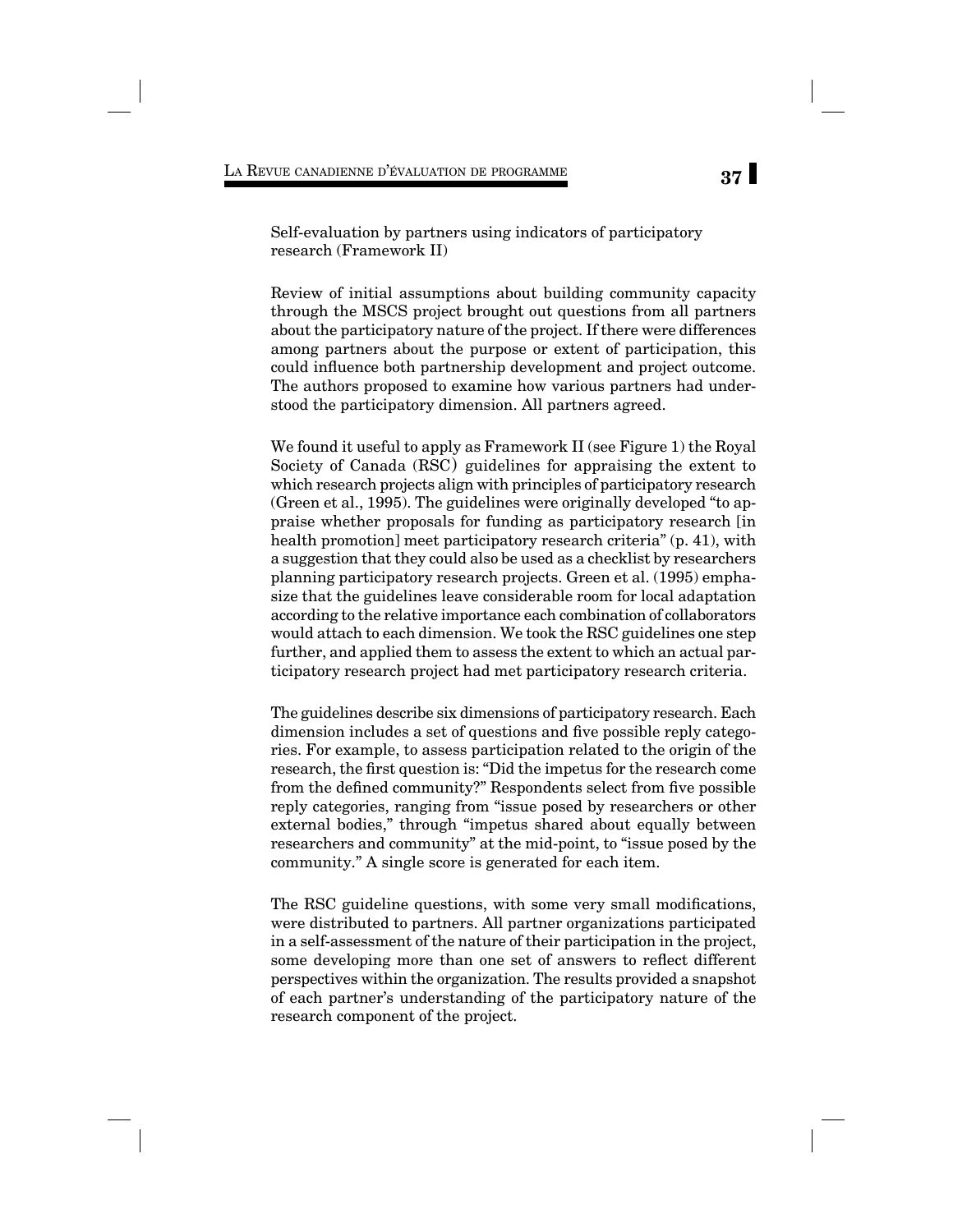Overall, the MSCS project met, in part, all six of the RSC criteria for participatory research. For example, indicators related to the nature of the involvement of the participants suggested that partners agreed that efforts were made to arrive at detailed and explicit definitions of the community, that the community was provided with many opportunities to participate, and that the project paid moderate to high degree of attention to removing barriers to participation for those who have been under-represented in research in the past.

However, there were noticeable differences in the way that partners scored many of the items. To help us interpret this variation, the authors looked for items with high consensus among partners, and for items where partners' perceptions about the participatory nature of the project strongly differed. Figure 2 illustrates the extent of the consensus among partners for each of the six dimensions.

Items related to action and empowerment appeared to have least consensus. For example, partners assessed the community's potential for action in very different ways. Two partners (LAZO, CHRU) indicated there was moderate to high alignment between the research process and the community's action potential; other partners saw the alignment as limited. There was also considerable variation among partners when asked whether the research process had reflected a commitment to actions arising from learnings. The Community Health Research Unit saw no commitment to action beyond data collection, analysis, and writing a report for the funding agencies. LAZO's assessment was closest to this: a low commitment. The community health centre respondents rated researchers and community participants as moderately committed to actions, while respondents from the community research firm, Gentium, assessed researcher and community commitment as moderate/high.

Questions related to the purpose of the research also indicated that partners had widely different views about the extent to which MSCS provided opportunities for community members to learn more about individual and collective resources that lead to more community empowerment, and whether empowerment was a priority objective of the project.

This exercise suggested there might be important differences in the way that partners interpreted the meaning and practice of the term "participatory," especially in relation to the dimensions of community action, community empowerment, and community leadership. Differ-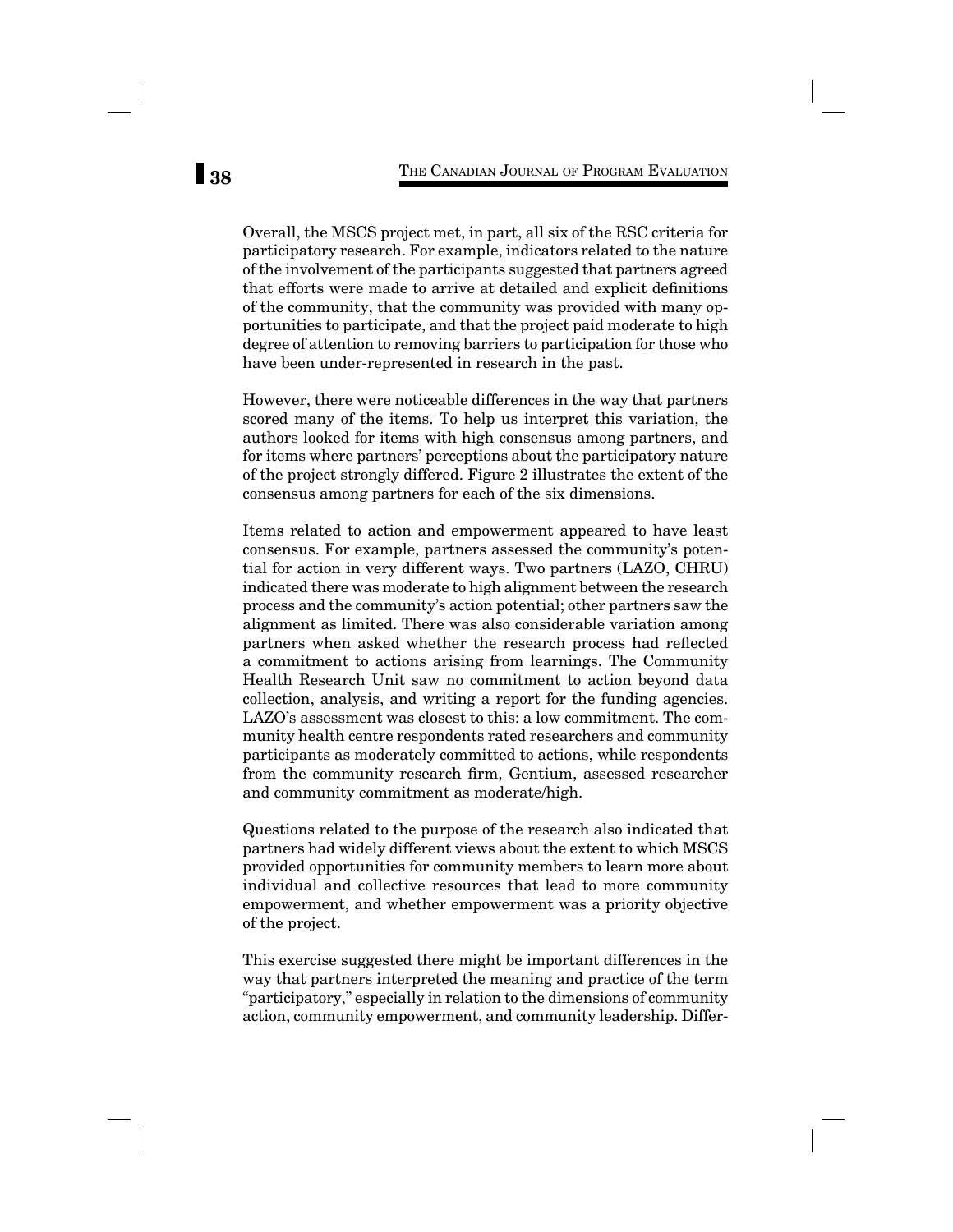# **39** LA REVUE CANADIENNE D'ÉVALUATION DE PROGRAMME

## **Figure 2 Partner Assessment of Participation**

 $\overline{\phantom{a}}$ 

|                                                        | Level of Partner Consensus |                              |                         |
|--------------------------------------------------------|----------------------------|------------------------------|-------------------------|
| Participatory health research indicators               | Low                        | Moderate                     | High                    |
|                                                        |                            |                              |                         |
| 1. Participant involvement                             |                            |                              |                         |
| Define community                                       |                            |                              | х                       |
| Community experience with issue                        | Χ                          |                              |                         |
| Community opportunities to participate in              |                            |                              | X                       |
| research                                               |                            |                              |                         |
| Remove barriers to participation                       |                            |                              | х                       |
| Community understands researchers'                     |                            | х                            |                         |
| commitment                                             |                            |                              |                         |
| Community participants enabled to contribute           |                            | Χ                            |                         |
|                                                        |                            |                              |                         |
| 2. Origin of research question                         |                            |                              |                         |
| Impetus from community                                 | X                          |                              |                         |
| Issue supported by community                           |                            |                              | x                       |
|                                                        |                            |                              |                         |
| 3. Research purpose                                    |                            |                              |                         |
| Community opportunities to learn about                 | X                          |                              |                         |
| empowerment                                            |                            |                              |                         |
| Facilitate community/external resource                 |                            |                              | $\overline{\mathsf{x}}$ |
| collaboration                                          |                            |                              |                         |
| Empowerment objective priority                         | x                          |                              |                         |
| Consider determinants of health                        |                            | х                            |                         |
|                                                        |                            |                              |                         |
| 4. Process, context, method                            |                            |                              |                         |
| Use community knowledge                                | X                          |                              |                         |
| Community opportunity to learn research                | $\overline{\mathsf{x}}$    |                              |                         |
| Researchers opportunity to learn community             |                            |                              | $\overline{\mathsf{x}}$ |
| issue                                                  |                            |                              |                         |
| Methods and focus flexible                             |                            | х                            |                         |
| Opportunities to appraise experiences                  |                            | Χ                            |                         |
| Community involved in analysis                         |                            | X                            |                         |
|                                                        |                            |                              |                         |
| 5. Address issue of interest                           |                            |                              |                         |
| Research reflects community potential to learn         | X                          |                              |                         |
| Research reflects community potential for              |                            | $\overline{\mathsf{x}}$      |                         |
| action                                                 |                            |                              |                         |
| Commitment to action based on research                 | X                          |                              |                         |
| learnings                                              |                            |                              |                         |
|                                                        |                            |                              |                         |
| 6. Research outcomes                                   |                            |                              |                         |
| Community benefits from outcomes                       |                            |                              | $\frac{x}{x}$           |
| Process to resolve differences interpreting<br>results |                            |                              |                         |
|                                                        |                            |                              |                         |
| Agreement about owning research data                   |                            | X<br>$\overline{\mathsf{x}}$ |                         |
| Agreement about disseminating results                  |                            |                              |                         |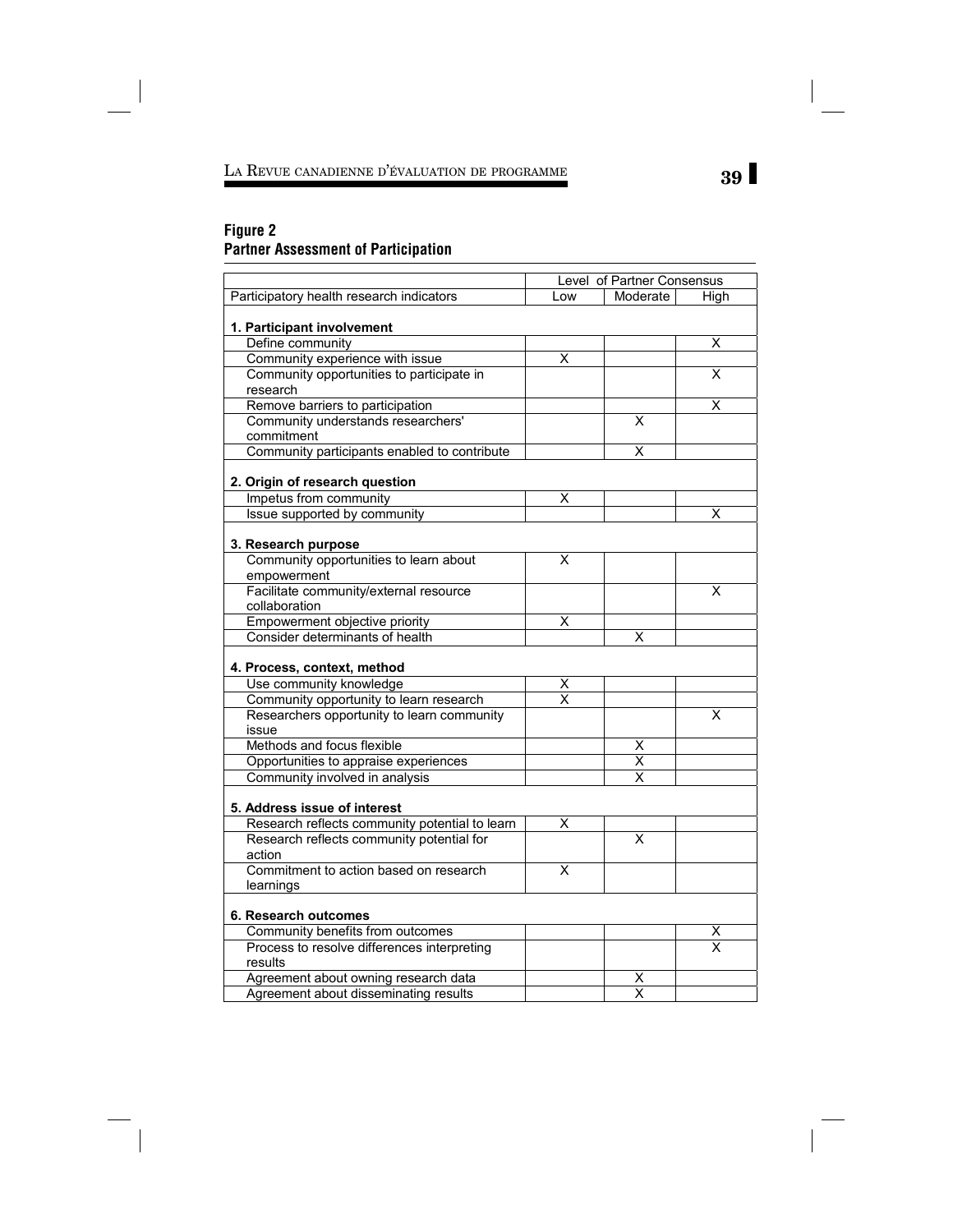ences in partners' conceptual frameworks could account for different perceptions about the relative success of the partnership itself. For instance, partners who perceived participation as leading to actions for social justice at a community level may have been using a particular set of criteria to assess the success of partnership. In comparison, partners for whom the purpose of participation is primarily to broaden the information-gathering capability of the researchers/evaluators might have a quite different set of partnership successes criteria. As another example: differences in partners' understanding of who initiated the research project may have led to different senses of accountability to the community, echoing some of Minkler's ethical challenges in community-based participatory research in relation to developing a community-driven agenda and dealing with insideroutsider tensions, racism, limitations of participation, and use of findings for action (Minkler, 2004).

In summary, the RCS guidelines were a useful tool that provided a snapshot of partners' understanding of the participatory nature of the research component of MSCS, but did not explain why the different understandings existed.

Evaluating the partnership through "Key Moments" analysis (Framework III)

The Community Capacity Building model and the Royal Society of Canada's guidelines for participatory health promotion research provided some insights about evaluating the development of the partnership and the extent to which it was participatory. During those analyses, we realized that another step was necessary (Figure 1), because the partnership itself had been affected by the participatory evaluation process that we sought to apply in the MSCS project*.* 

The authors used multiple methods (examined project documents; identified and synthesized partnership indicators from literature; interviewed other members of partner organizations) to review how the participatory evaluation activities had affected the development of the partnership. Working with a detailed project chronology, certain events and times stood out as crucial to the evaluation of the partnership; we called these "key moments."

The approach to key moments emerged spontaneously, as the authors sought a way to make sense of multiple data over time. Other authors,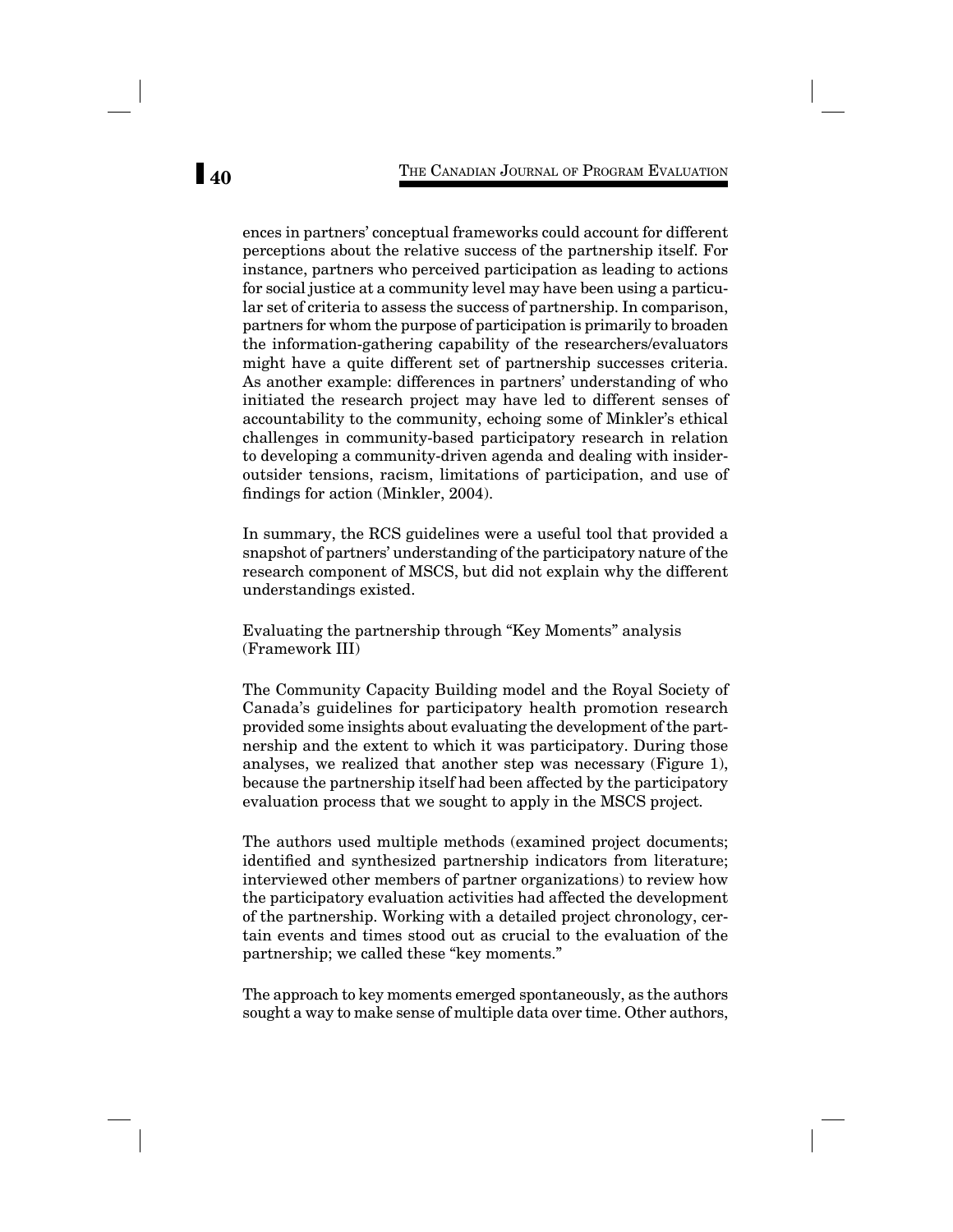however, have also worked with similar constructs. For example, Vanderplaat et al. (2001) describe awareness of a series of "critical moments" that led them to fuller understanding of participatory action research within the context of an empowerment evaluation. Fawcett et al. (1997) describe a similar method for overlaying "critical events" on monitoring data in an evaluation of a substance abuse coalition, during which process they acquired insights into the way that the partnership had evolved.

Similarly, the authors also returned to the MSCS data around selected key moments, to ask what impact the participatory evaluation process appeared to have had on the progress of the partnership per se. Figure 3 summarizes the development of the key moment partnership analysis framework, and its application to this project.

Key moments in the history of the partnership are those for which the authors could identify all seven criteria in Figure 3 through project documents. Through a process of group discussions and reviews of the timeline and documents*,* consensus was reached on 10 key moments in the partnership evaluation that occurred during and after the formal life of the MSCS project.

Some of these are similar to events in other descriptions of partnership development; others centred on unique challenges faced by an initiative with a relatively small number of partners. Some key moments were a product of the evolving and dynamic relationship between the community and the partners, and resulted in changes to the structure of the partnership, as well as the project. Some were a result of unexpected events, such as the moment in which the partnership reacted to the first research findings: the health survey revealed higher compliance rates for cancer screening among Hispanic women than originally anticipated, and also a number of other health and social needs, originally not included as a central focus, but to which the partnership attempted to respond.

Although the formal partnership consortium dissolved after three years, the authors identified key moments that occurred after this time. For example, engaging the community in a continuing change process included presenting findings to the community for validation, in a series of community forums after the funding had ended; this had unanticipated positive impact on the leadership role and internal functioning of one partner (the community group, LAZO), but also affected the sustainability of the partnership over time.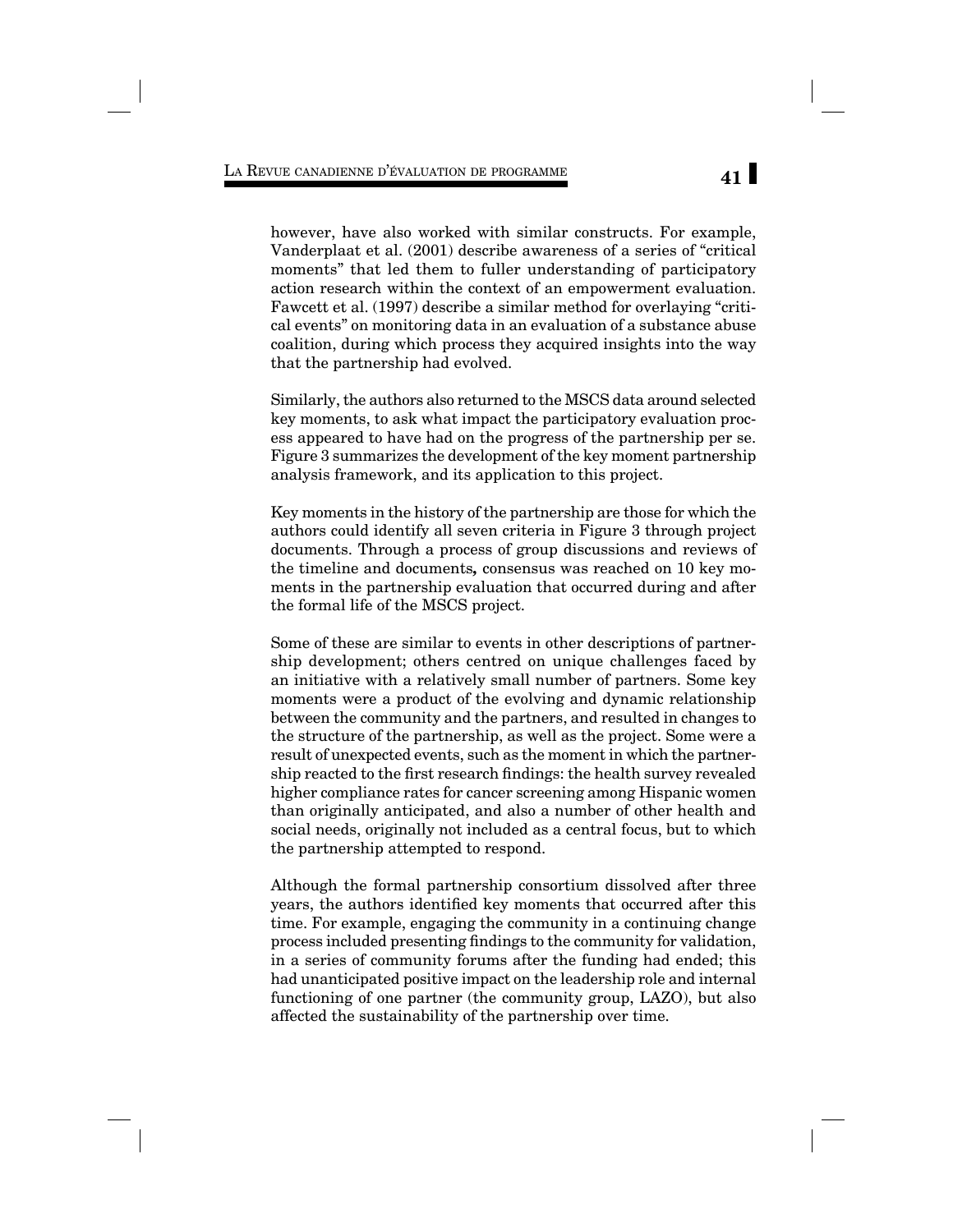## **Figure 3 Key Moment Partnership Analysis Framework and Application**

FRAMEWORK DEVELOPMENT APPLICATION - TESTING **Criteria to Identify Key Moments** • An evaluation took place All partners were involved • Content can be described according to: emotional, value, structural components  $\blacksquare$  Change can be identified as a result of evaluation findings: to project, to partnership **Review of project documents Consensus Building About Key Moments** Questions to Analyze Each Key Moment . What motivated the focus on the partnership at this time? • How did partners participate in the evaluative process? What lessons were learned about benefits and challenges? **•** What was the impact on the partnership and the partners? • How did the partnership change as a consequence? Three project researchers review project documents independently to identify Key Moments Researchers discuss findings and agree on 10 Key Moments Each researcher analyzes selected Key Moments; Findings are discussed In-depth analysis of each Key Moment **Conclusion: Was the partnership** successful? Why, why not?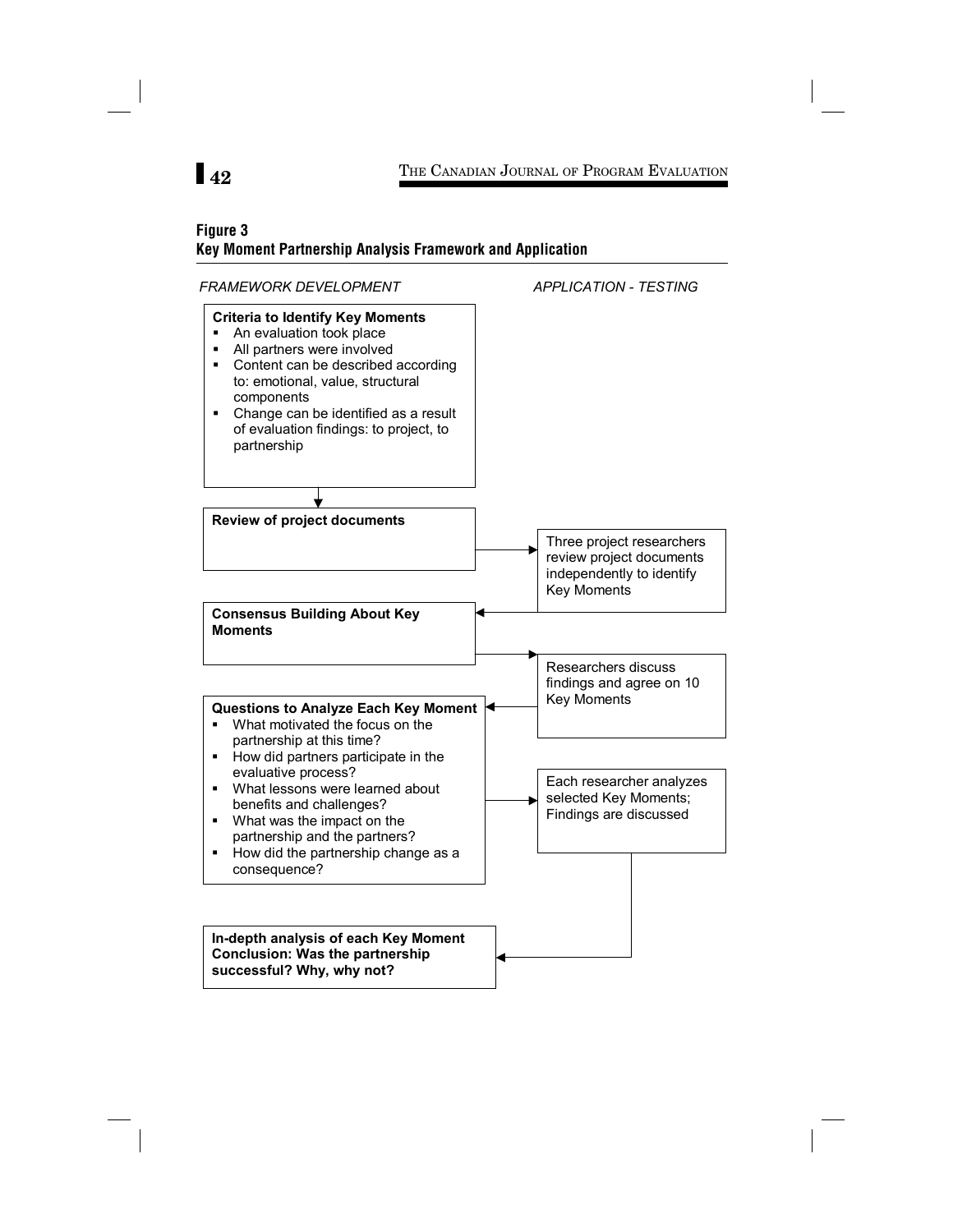#### Key Moment Analysis Example

The following example illustrates the way in which we worked with one key moment, using the questions summarized in Figure 3 to reflect on the impact that the partners' commitment to participatory evaluation, and diverse understandings of participation, had on the partnership itself.

Key Moment: Responding to minority partner needs through changes to training course

1. What motivated the focus on the partnership at this time (e.g., key decisions, outside/inside pressures)? The training program was originally conceived as collectively developed, participatory, skills-based, hands-on training, based on egalitarian exchanges of knowledge and skills among adult learners. All partners were committed to respond to community needs in a participatory process. When LAZO members pointed out that that formal learning and accreditation opportunities for women from the minority community were highly valued and very scarce, the partners responded by deepening and expanding the training program into two university-level credit courses. This required re-allocation of resources among partners, which was successfully negotiated.

2. How did partners participate in the evaluative process? MSCS partners had to develop additional assessment criteria to evaluate the individual academic performances of Lay Health Promoters at the university level. (From the point of view of project outcomes, all LHPs passed the course successfully; 3 of the 11 are currently continuing post-secondary education in related areas.) For reasons of timing, skills, and linguistic capacity, two partners (LAZO and Gentium) became primarily responsible for this task. This foreshadowed increasingly asymmetrical involvement from core partners in the training. Adopting an academic evaluative process also introduced a hierarchical relation among people who had previously worked collectively in the same minority organization, with subsequent impact on the partnership itself. The LAZO co-investigator, who had been appointed by the group as its representative on the project coordination team, now also faced the task of formally evaluating other members of her group, using standards and methods that were to some extent external to the project needs. Because evaluating the academic performance of individual participants was not sufficient or pertinent to all the evaluation dimensions that were of interest to MSCS, a panoply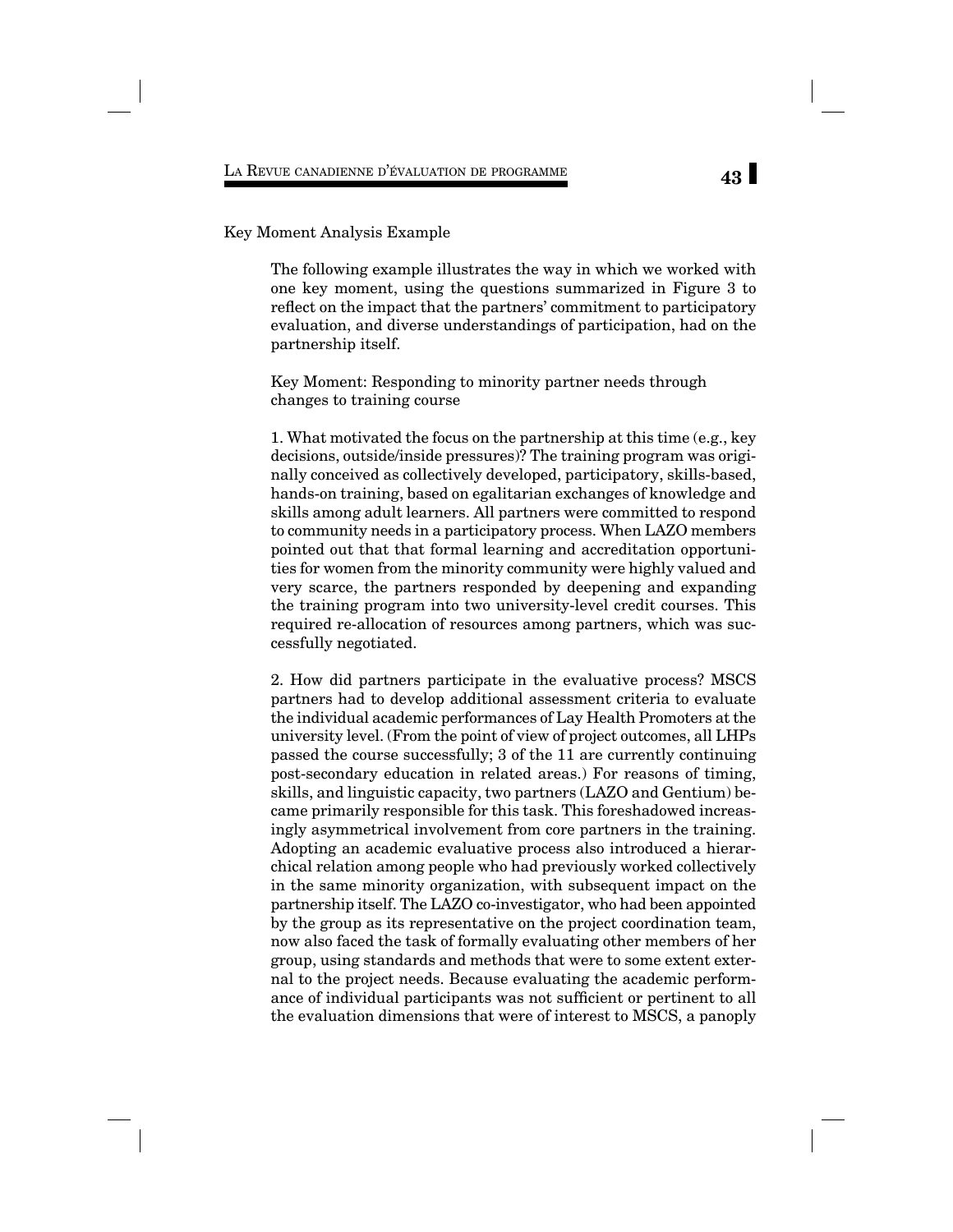of additional training evaluation activities and methods (questions developed by learners and instructors, facilitated bilingual meetings of the whole group and sub-groups, taped interviews, anonymous questionnaires, standard learning outcome measures, discussion and review of data summaries, and analyses among all partners) were also used, yielding abundant data and telling a more complex and multiple-stranded story about the success of the training component than would otherwise have been visible to the partners.

3. What lessons were learned about benefits and challenges? The active participation of all partners in this first attempt to apply reflective, participatory evaluation methods also had an impact on the partnership itself. It generated insights about barriers and strategies to facilitate participation of Hispanic community members in partnership activities, with the intention of equalizing power relations between minority and majority partners. Participation in the posttraining evaluation activities increased all partners' understanding of training and evaluation, and generated innovative ways of assessing learning and measuring skills and knowledge, contributing to empowerment. The time devoted to this set of activities was considerable, however, and challenged resources of all partners.

4. What was the impact on the partnership and the partners? This moment set a precedent for the continuation of a participatory approach to evaluating both process and outcome, for working in both languages, and for allocating considerable resources to facilitate participation. This latter expectation created many tensions as the project progressed. The two bilingual partners were severely taxed by the expectation that all materials and meetings would be in English as well as Spanish. An unrealistic expectation was created that the community health centre could continue to provide the same level of support during the program implementation phase. Similarly, the health research unit partner, while committed to participatory processes, had limited resources allocated to this project: heavy participation in one aspect led to reduced activity in another, and to renegotiated tasks within the partnership. In contrast, the two partners with the fewest material resources (LAZO and Gentium) had the greatest flexibility in allocating them to the project, due in part to different accountabilities and relations to the Hispanic community, and in part to the number of actual participants in project activities, such as decision-making meetings. Some partners were more concerned than others when participatory processes and funded project deadlines did not coincide. Deeper conversations among partners followed, about perceived and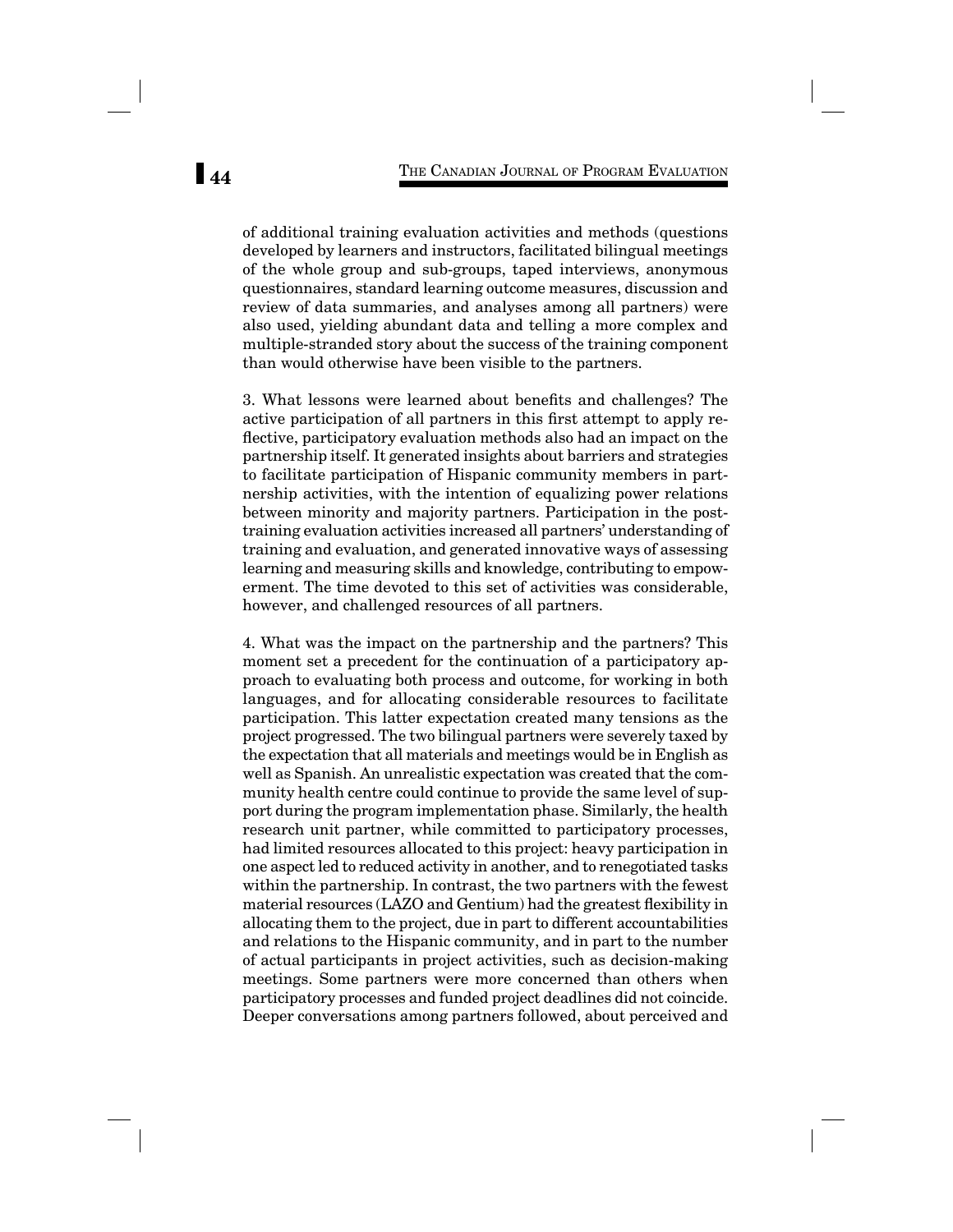actual "sense of commitment" to the project and to the community. Unexpected power dynamics across language and organizational lines were made visible, and the debate about the meaning of participation within and among member organizations continued.

5. How did the partnership change as a consequence? Issues that surfaced during this key moment fed into a formative evaluation process, which took place at the transition point between training and implementation (another key moment). In the short term, implementation was delayed.

Despite a commitment of individual partners to continue with a participatory process for program development to ensure a greater sense of ownership by all partners in the program implementation, structural constraints and administrative requirements of the partnership as a whole tended toward a different and less fully participatory process. In retrospect, the evaluation processes linked to the university courses created tensions between competing understandings of the participatory ideal: between an egalitarian model of participatory partnership and an asymmetrical model.

## DISCUSSION

Although participation is generally considered to be a good thing in evaluation, "the blanket use of the term 'participation' has masked the heterogeneity evident in its realization in practice" and there is often "a lack of transparency in participatory methods in evaluation" (Gregory, 2000, p. 179). In this article, we have tried to make our application of participatory methods transparent, including the evolution of our modifications to various approaches and tools. We found several tools to evaluate partnerships, and some to evaluate participation. All had limitations and were to some extent difficult to apply in practice to the unique conditions of this egalitarian, multicultural, participatory, health promotion research partnership. Their sequential application, however, helped us to focus discussion on the evaluation of a participatory partnership. Each of the three frameworks we describe in this article provided unique insights.

The Community Capacity Building (Moyer et al., 1999) model helped us to conceptualize the partnership as a process over time and encouraged us to pay attention to the dimension of leadership in building the capacity of the community. It did not fully describe the way that small minority community groups penetrate large majority institutions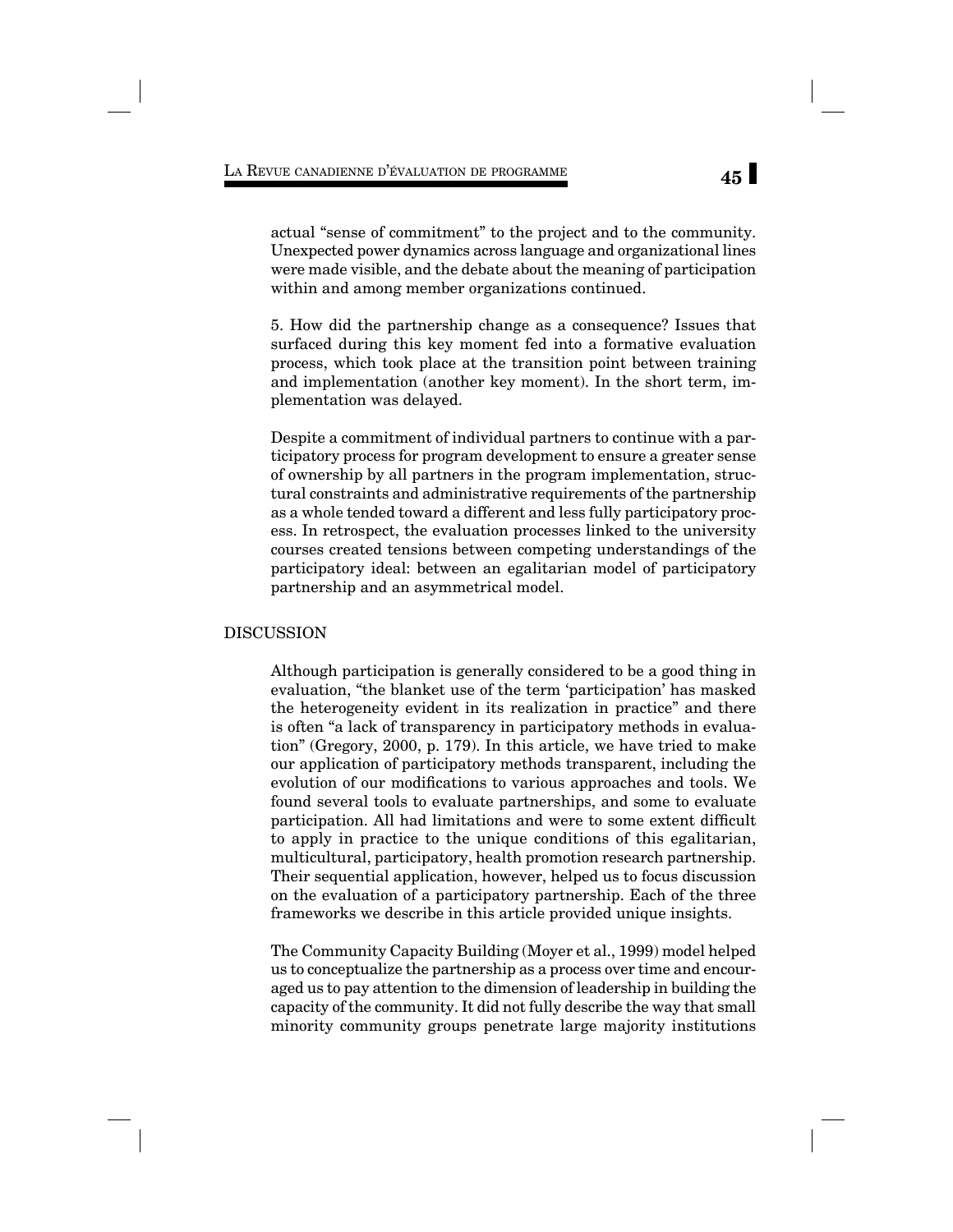seeking to make change through a participatory research process, using mutual empowerment or bi-directional championship, and left us asking: Where to fit in minority community members/partners from marginalized groups who empower themselves seeking partnerships with majority organizations? This first framework appeared better suited to describing situations where there is a single initiator from the majority organization, rather than several champions from the minority community initiating change.

The RCS guidelines for participatory research (Green et al., 1995) also had both benefits and limitations when applied to the MSCS partnership. This second framework helped us to describe succinctly many of the dimensions of partnership important to MSCS, especially in the context of Canadian health promotion initiatives. Individual partners were able to generate responses independently and quickly. The checklist format made it easy for us to identify areas where there were important differences and similarities in partners' assessments and interpretations, which led to a fuller discussion of the meaning of participation. There also were limitations. We found it difficult to maintain the distinction between "researcher" and "community" required by the guidelines, and found them problematic for use in participatory research with multiple partners. Unless used repeatedly, the guidelines miss the dimension of change over time. The quantitative appearance of the tool made some users question whether it could capture qualitative dimensions of participation. Finally, the abstract and complex language required considerable interpretation as well as translation with the participants in this project.

Analyzing key moments through a set of questions specific to the participatory partnership was our third framework. It is known that layers of complexity involved in multiple intervention programs such as MSCS can have impact on partnership processes (MacLean, Diem, Bouchard, Robertson-Palmer, & Edwards, in press). Collaborative processes can themselves engender considerable ambiguity, which in turn influences the collaboration (Buckeridge et al., 2002). The qualitative key moments approach yielded a very rich and multi-faceted chronology of the partnership's development and generated important insights, including that the partnership itself was changed in some important ways through participatory evaluation.

An evident limitation of this framework is the considerable time required for analysis, based as it is on detailed review of project documents, repeated iterations of both chronology and particular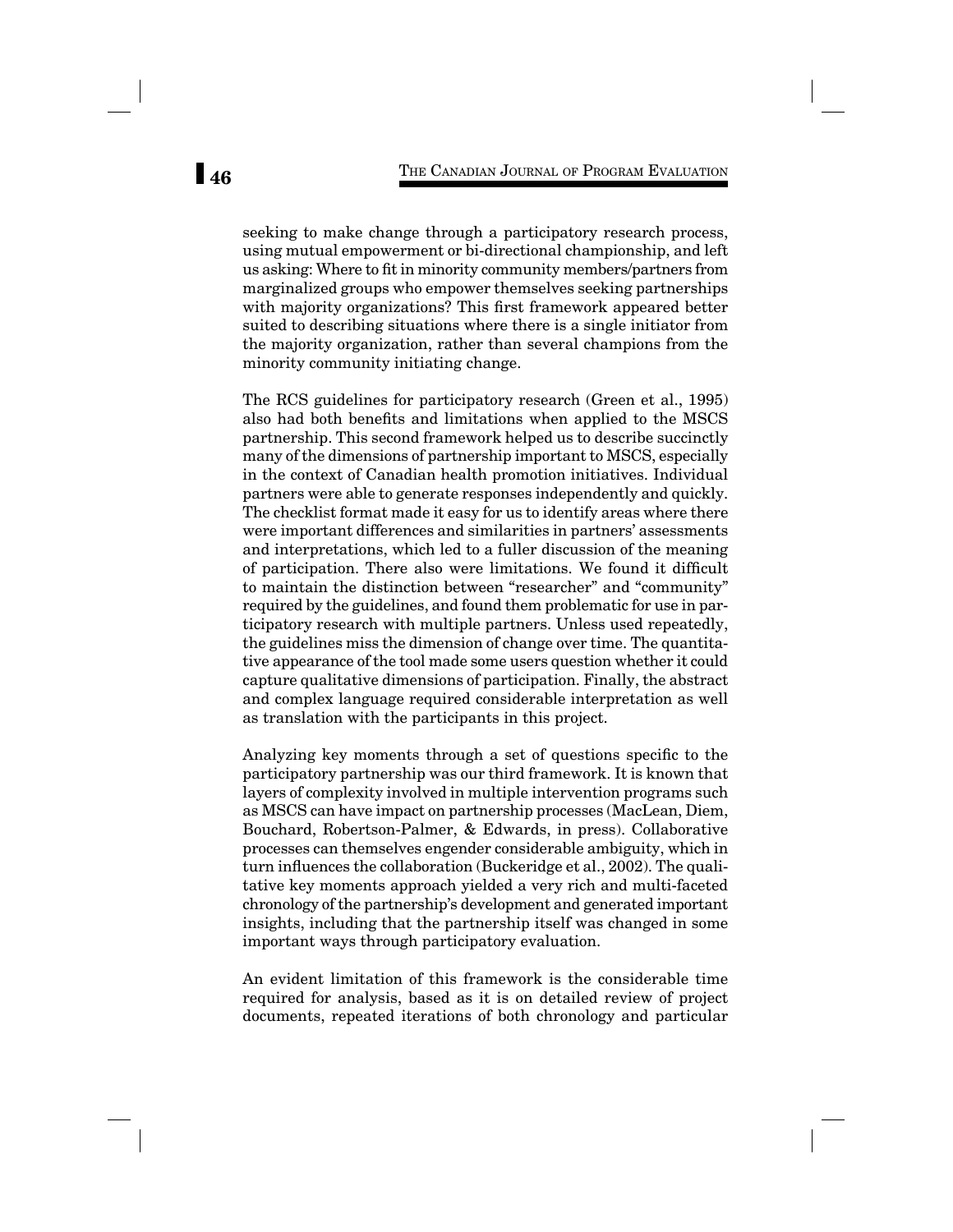"moments," and lengthy discussion among partners. One of the MSCS partners, the Centretown Community Health Centre, had insufficient time to fully participate in the key moments analysis: they nevertheless provided essential input to various drafts of this article.

#### CONCLUSIONS

Recognizing that increased understanding of community-based participatory evaluation is achieved through an ongoing and iterative process, we share a final set of questions that emerged from our evaluation of this partnership project. These questions might be useful to other groups who are considering ways to evaluate partnership in similar projects*.*

*Can we conduct a participatory evaluation when partners have different understandings of what participation is for?* 

We are not sure. Our experiences are similar to those of others involved in democratic and participatory evaluation activities. They raise issues of differing world views, paradigms, and the meaning of power (Chiasson, 1998; Murray, 2002; Patton, 2002). At times, our partnership seemed to stall as we spent time trying to understand each other's objectives and how to achieve them. We often were unable to incorporate results of ongoing evaluation that would have required us to invest resources in specific components. This was in part a result of different visions about the long-term outcomes of the participatory project. At some points, although we seemed to agree on the goals of the particular initiative, we had different ideas of what the specific changes to activities should be to achieve them. At other points, for some partners, the key objective was to complete the project and move on, hoping that enough change had been achieved so that others could take over and move it in new directions. For other partners, the desired change was ongoing involvement in the social and political empowerment of the community, a process that continues well after program funding ends.

#### *Should we do participatory evaluation on an outcomes-based project?*

Hughes and Traynor (2000) remind us that striking the balance between outcome and process when evaluating community-based activities and social interventions is not a new concern. We know that it can be done, but it takes a lot of time and effort. It may not be worth the investment unless there is careful negotiation and allocation of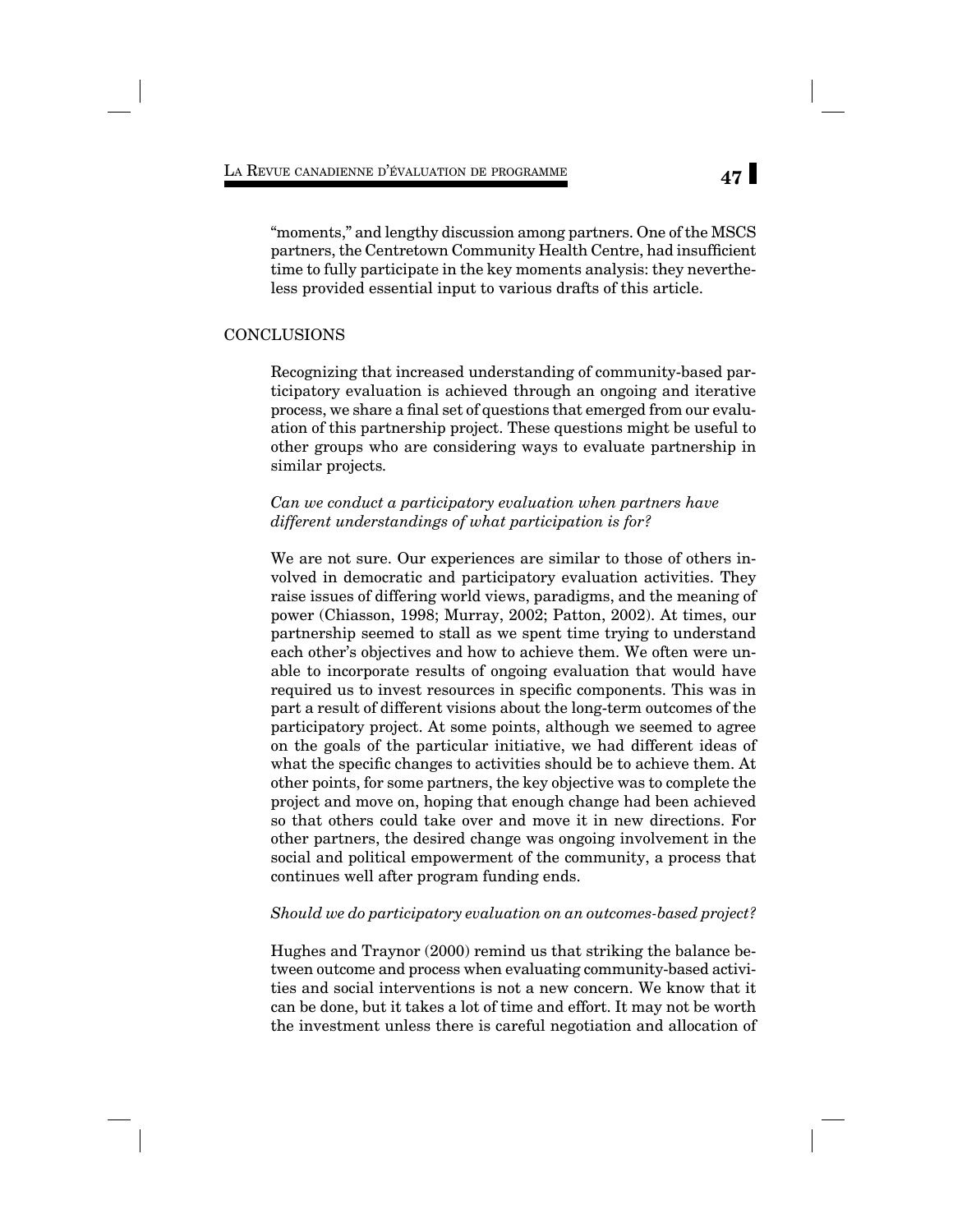resources to this component throughout. For instance, if a funding body approves a participatory research project, it should be advised that timelines and specific outcomes are likely to change considerably. In a participatory project, process measures may conflict with outcome measures. Process objectives may lead to different outcomes, but if outcome objectives are changed, the project may be perceived as a failure. Striving to meet outcome expectations will generally have primacy over achieving participation objectives, thus compromising the participatory evaluation.

#### *If the project outcomes show success, need we also evaluate the partnership?*

The partners have no consensus regarding this question. Some of us feel that achieving successful outcomes in a partnership project means that it worked. It may not have worked the way the partners originally expected, but the success of the project is a witness to the success of the partnership. Others think that it is important to evaluate partnership separately from project outcomes because it will help understand other dimensions of the project that might lead to ongoing or future work with those partners. It also will help explain why this partnership was successful, so that others can learn from it.

#### *How much information needs to be collected to permit evaluation of the partnership?*

Our partnership spent a lot of time generating and analyzing written documents. We chose this method to ensure that we would have a clear and fixed frame of reference for remembering and interpreting what we had decided to do. Reviewing our detailed, complex, and lengthy bilingual partnership agreements confirms that it was a useful but insufficient exercise. Writing down an agreement is only a first step. Such documents need to be revised and interpreted in practice. They need to be discussed, analyzed, and rewritten again, and again. We have also learned that to increase the chance of equal participation from all participants (minority and majority) in a bilingual project, all information has to be available in both languages and in multiple formats (oral, print, electronic), so it is equally accessible to all.

## *Can evaluation be participatory if partners have significantly different economic, organizational, and linguistic resources?*

The requirement of participatory evaluation may place a heavy burden on the poorest and least secure partners if the evaluation is to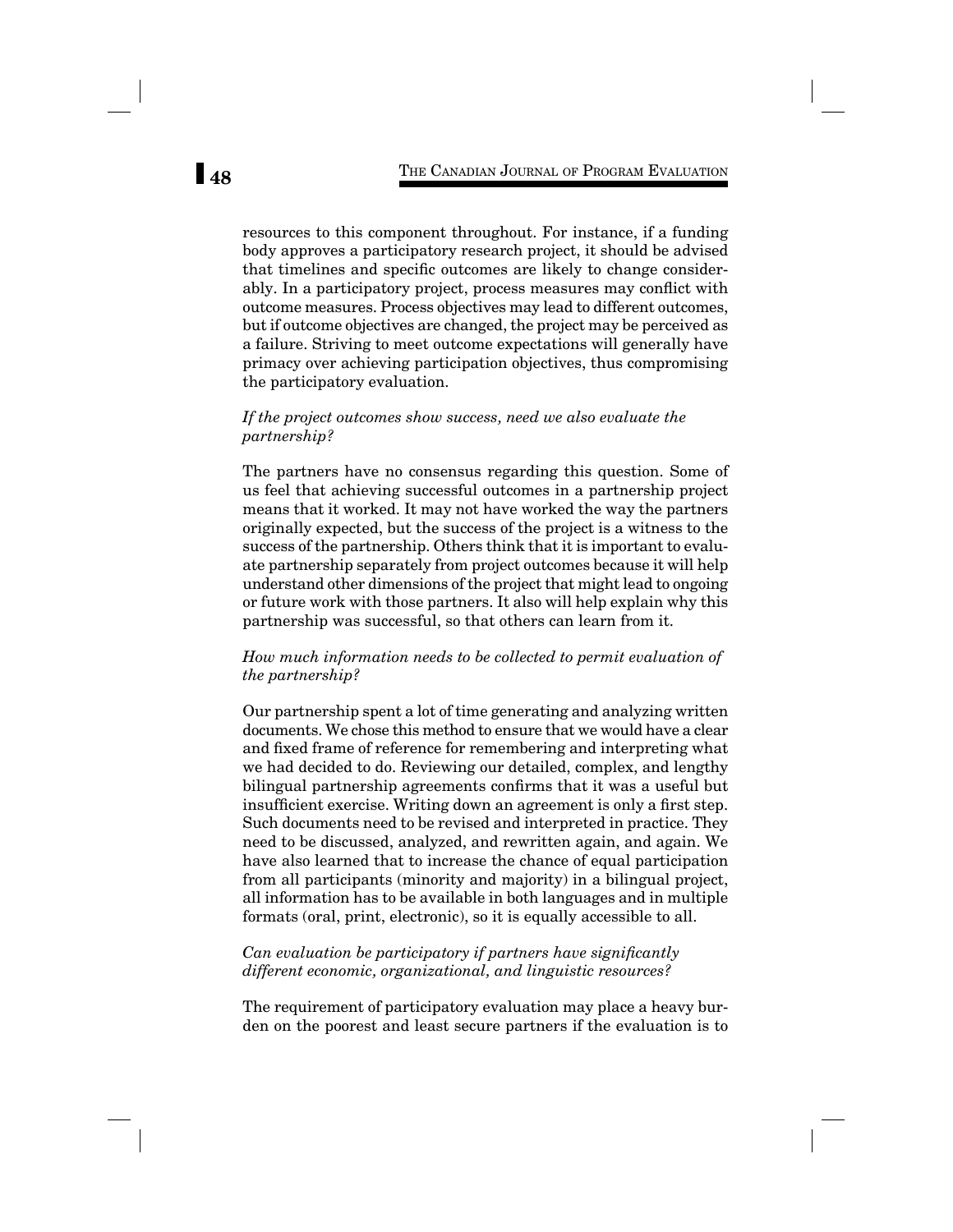be truly participatory (El Ansari & Phillips, 2004), and may require them to negotiate participation in different ways than more powerful partners (McHardy, 2003). In the MSCS project, the burden of translation, interpretation (of language, bureaucratic rules, administrative procedures), explaining process, getting people to join up, arranging meeting times, obtaining community buy-in, trying out innovative strategies, resolving internal conflicts, increasing political awareness and analysis, responding to the public, and supporting learners was excessively felt by those partner organizations who had the least financial security and fewest resources. Individual members of the minority community with other part-time jobs and inflexible hours, as well as family commitments, also felt the burden of flexible availability and time resulting from their participation in the process. The project, and the evaluation, benefited enormously from this participation, but the cost was high.

## *Is participatory evaluation of a partnership worth the time and effort?*

From the perspective of empowering the minority partner to be at the table as an equal partner with the majority partner(s) when assessing the partnership, the answer is yes. This model provided an opportunity for the minority partner to challenge and to be challenged by the majority partner(s) and vice-versa. However, the participatory approach takes time and effort away from other activities that the partners want to undertake, including participatory evaluation of the project itself. Differences in resources and time availability have been described as a challenge for the creation of equal, non-hierarchical research partnerships between universities and communities (Buckeridge et al., 2002; Suarez-Balcazar, Harper, & Lewis, 2005). The MSCS partnership was not primarily a university-community research partnership; nevertheless, there were considerable differences in the time available for participatory processes, including participatory evaluation.

We are not sure if the benefits of a participatory evaluation of the partnership outweigh the disadvantages. We think that partnership itself should be evaluated; however, there may be less participatory but equally useful ways. The process we followed to evaluate this particular multicultural, multiple-partner participatory health promotion research project was unique, to the extent that each participatory partnership is unique. Conceivably, all the frameworks, including the "key moments" approach, may be used in more or less participatory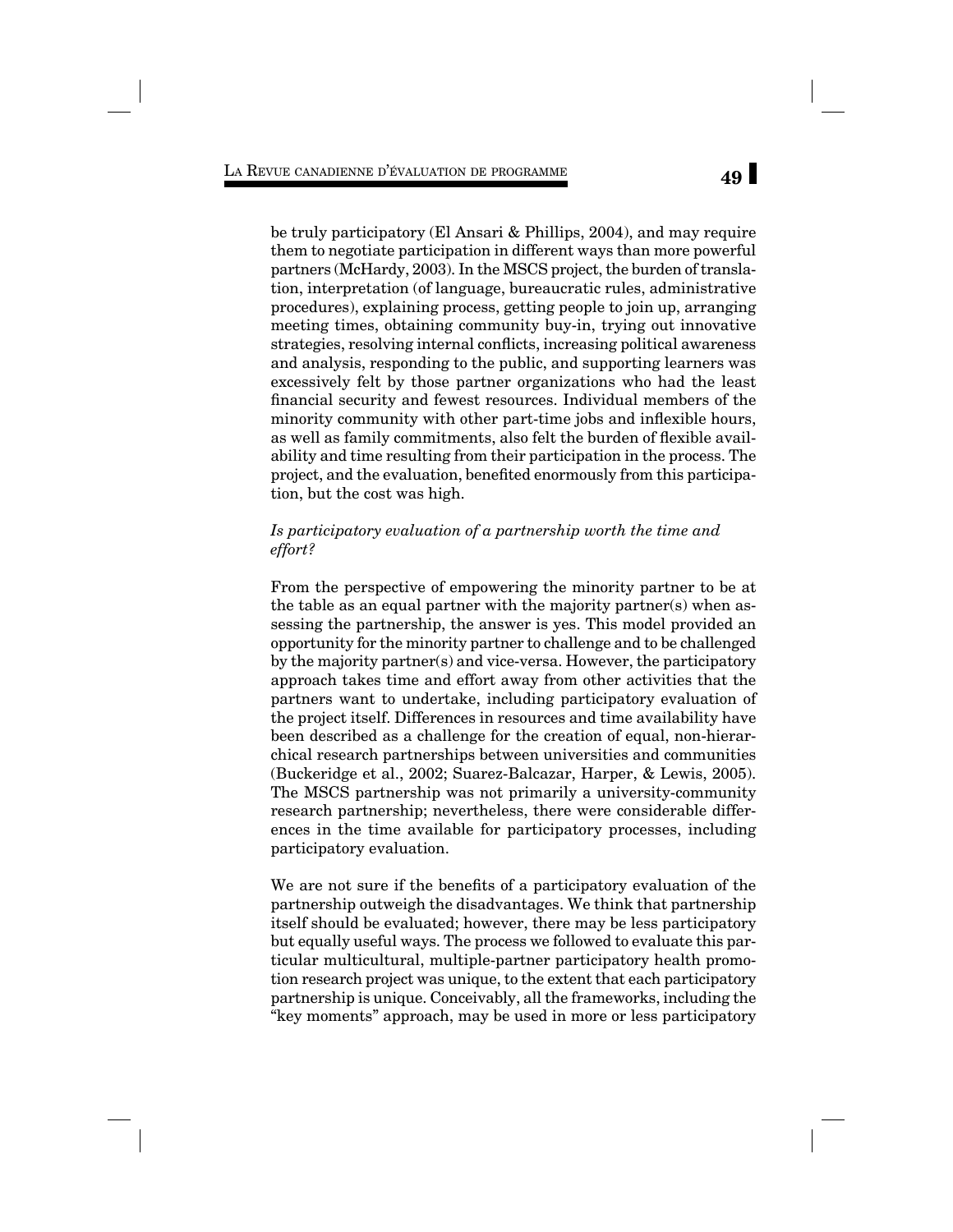ways, to guide community-based health promotion programs through transitions or key moments.

#### *Did participatory evaluation of the partnership contribute to sustainability?*

Sustainability (Stage Four of the CCB model) was an expectation for the MSCS partnership. Alexander et al. (2003) enumerate many threats to the long-term sustainability of community health partnerships; and there are numerous tools, manuals, and articles that describe how partnerships can be developed and strengthened. In reviewing our process, we realized that the MSCS partners did many of the things that the literature suggests partners should be doing, from developing detailed and explicit agreements about roles and responsibilities, to specifying ideological frameworks, to creating multiple and flexible opportunities for interpersonal contact to build trust. Despite this, the MSCS did not receive ongoing funding after the demonstration stage, and was unable to continue as a lay health promotion program.

The impact that participatory evaluation had on the partnership could not be assessed at the project's end. However, three years after the project formally shut down, the partners continue to support each other in various ways. All four core partners acknowledge that the participatory nature of the project strengthened their inter-relationships and commitment to supporting the minority partner to increase the Hispanic community's capacity to participate in their own preventive health care. The minority partner organization was enabled to review its internal structure, and has a renewed mandate from the Hispanic community for continuing health promotion and community development in the area. The majority partners acknowledge that their capacity to understand the barriers that marginalized minority communities face in accessing health services has increased, and continue to seek ways to remove those barriers in the work they do.

We conclude with the reflections of a minority community group participant, one year after the project had finished:

From the point of view of the group, the achievements are also enormous. And that is because people look at what we achieved, from the outside, and they go: "Wow!" People on the outside see what we did, not the struggles and problems and fights inside the group. And maybe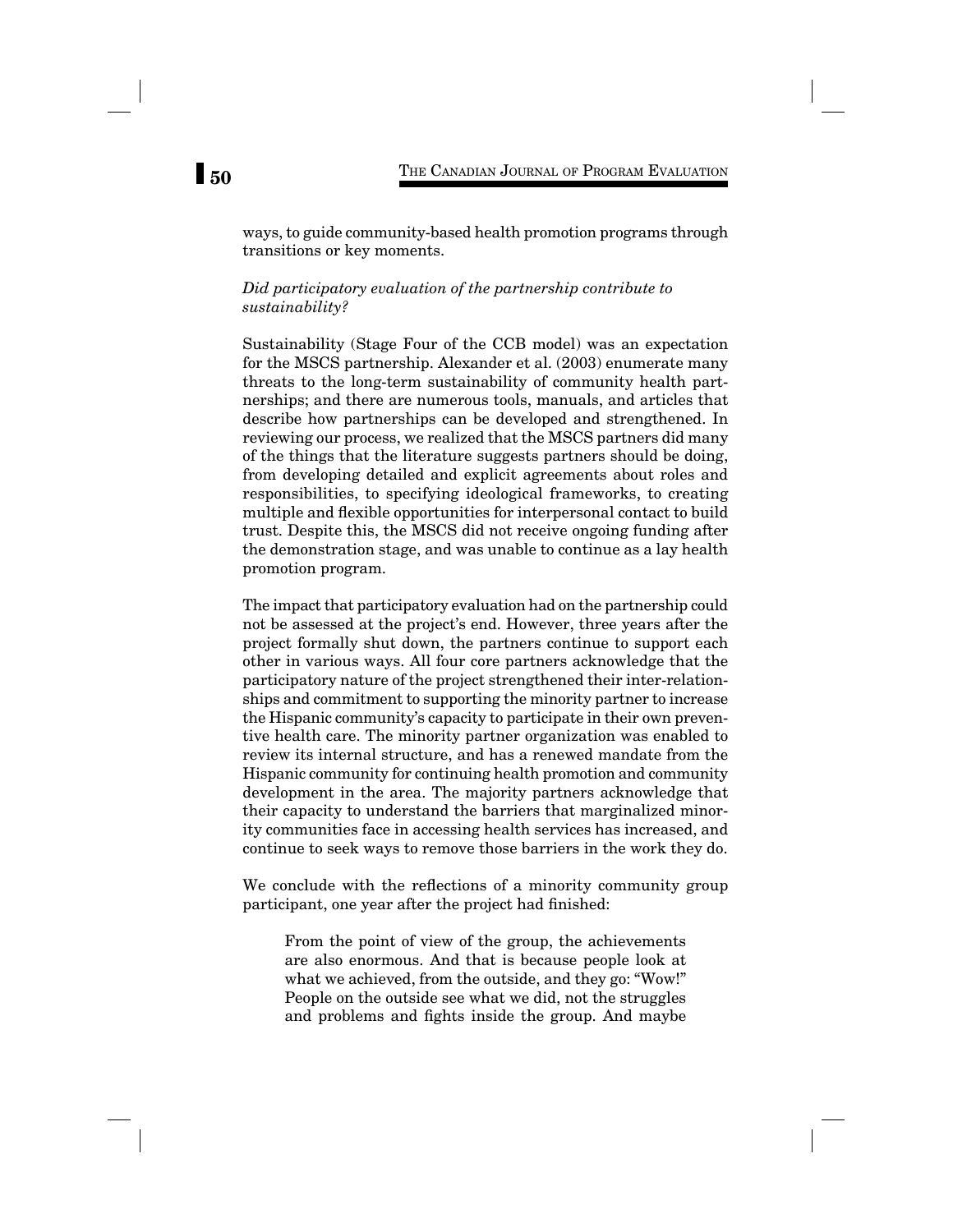in the end that is what matters the most, to have that result. And only now are we seeing, now we are getting the fruits of our labour. All sorts of mainstream services and organizations now know of LAZO, they invite us to participate in community committees about things like violence and improving the services in the city for women. And this is what you only can see now, some time later, looking back. [Translated from Spanish by authors.]

#### ACKNOWLEDGEMENTS

The authors thank staff from the Centretown Community Health Centre, a MSCS partner organization, for their collaboration and participation in the project and its evaluation, and for reviewing many drafts of this article. Some of the work reported here was supported by the Ontario Ministry of Health and Long-Term Care through an Ontario Women's Health Council Research Grant to the Mujer Sana, Comunidad Sana/Healthy Women, Healthy Community project, and through a System-Linked Research Grant to the Community Health Research Unit. The opinions expressed here are those of the authors. Publication does not imply any endorsement of these views by the Ontario Women's Health Council, the participating partners of the CHRU, or the Ontario Ministry of Health and Long-Term Care.

#### REFERENCES

- Alexander, H., & MacDonald, E. (2000). *Evaluating policy-driven multi-agency partnerships: A cancer prevention strategy group and a multi-agency domestic abuse forum*. Retrieved April 25, 2006, from <http://www.evaluation.org.uk/conference/MAg\_Pship.pdf>.
- Alexander, J. A., Weiner, B. J., Metzger, M. E., Shortell, S. M., Bazzoli, G. J., Hasnain-Wynia, R., et al. (2003). Sustainability of collaborative capacity in community health partnerships [Electronic version]. *Medical Care Research and Review, 60*(4), 130S-160S.
- Barnsley, J., & Ellis, D. (1992). *Research for change: Participatory action research for community groups.* Vancouver: Women's Research Centre.
- Best, A., Stokols, D., Green, L.W., Leischow, S., Holmes, B., & Buchholz, K. (2003). An integrative framework for community partnering to translate theory into effective health promotion strategy [Electronic version]. *American Journal of Health Promotion, 18*(2), 168–176.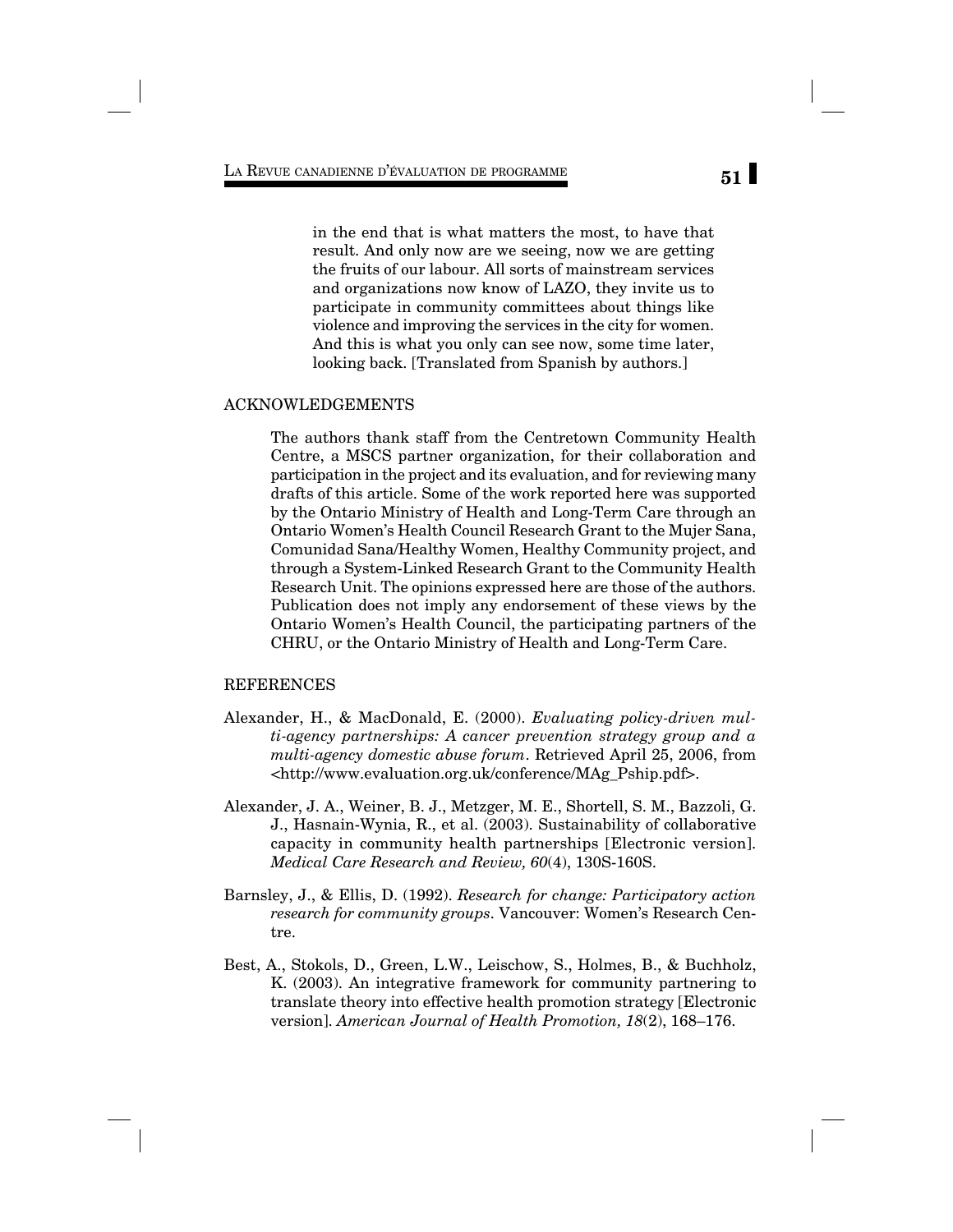- Bilodeau, A., Chamberland, C., & White, D. (2002). L'innovation sociale, une condition pour accroître la qualité de l'action en partenariat dans le champ de la santé publique. *Canadian Journal of Program Evaluation, 17*(2), 59–88.
- Bosio de Ortecho, C. (1991). Participatory evaluation for community development. *Journal of Extension, 29*(2). Retrieved April 26, 2006, from <http://www.joe.org/joe/ 1991summer/a7.html>.
- Buckeridge, D.L., Mason, R., Robertson, A., Frank, J., Glazier, R., Purdon, L., et al. (2002). Making health data maps: A case study of a community/university research collaboration. *Social Science & Medicine, 55*(7), 1189–1206.
- Butterfoss, F.D., & Francisco, V.T. (2004). Evaluating community partnerships and coalitions with practitioners in mind [Electronic version]. *Health Promotion Practice, 5*(2), 108–114.
- Chiasson, G. (1998). Repenser l'évaluation des partenariats. *Canadian Journal of Program Evaluation, 13*(2), 29–54.
- Cousins, J.B., & Earl, L.M. (1995). Participatory evaluation: Enhancing evaluation use and organizational learning capacity. *The Evaluation Exchange, 1*(3/4). Retrieved April 26, 2006, from <http://www.gse. harvard.edu/~hfrp/eval/issue2/>.
- Chrisman, N.J., Senturia, K., Tang, G., & Gheisar, B. (2002). Qualitative process evaluation of urban community work: A preliminary view [Electronic version]. *Health Education & Behavior, 29*(2), 232–248.
- Edberg, M.C., Wong, F.Y., Woo, V., & Doong, T. (2003). Elimination of health disparities in racial/ethnic minority communities: Developing data indicators to assess the progress of community-based efforts [Electronic version]. *Evaluation and Program Planning, 26*, 11–19.
- El Ansari, W., & Phillips, C. J.  $(2004)$ . The costs and benefits to participants in community partnerships: A paradox? [Electronic version]. *Health Promotion Practice, 5*(1), 35–45.
- Estable, A., Meyer, M.C., Corsone, G., & Cermeño, N. (2002). Mujer Sana, Comunidad Sana: Building Ottawa's Latin American community capacity and health through participatory research. *Magazine of the Social Planning Council of Ottawa, 2,* 15–17.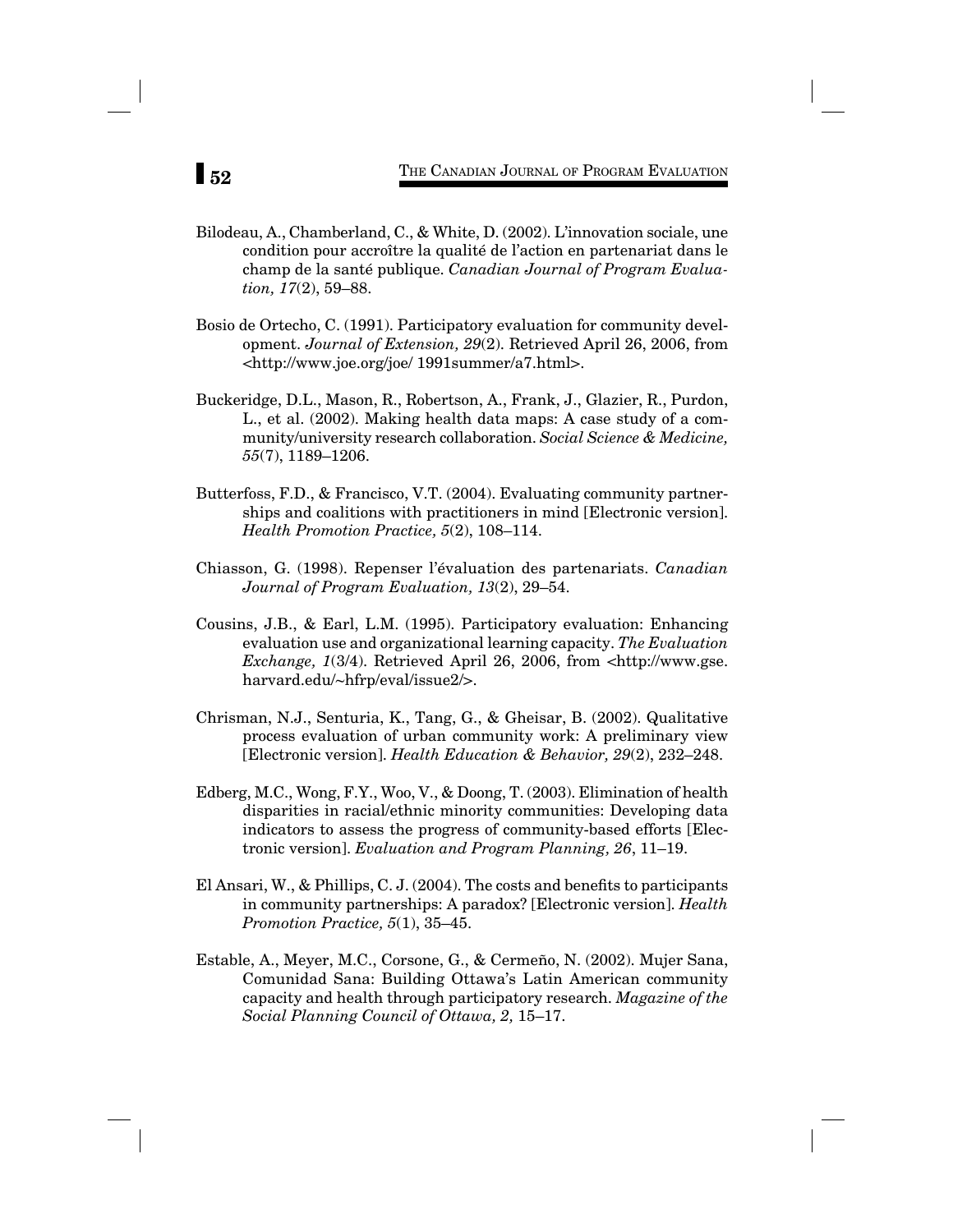- Estable, A., Meyer, M.C., & Torres, S. (2003). *Building community capacity and equitable access to cancer screening for ethnoracial minority women: Final report to the Ontario Women's Health Council*. Toronto: Ontario Women's Health Council.
- Fawcett, S.B., Lewis, R.K., Paine-Andrews, A., Francisco, V.T., Richter, K.P., Williams, E.L., & Copple, B. (1997). Evaluating community coalitions for prevention of substance abuse: The case of Project Freedom [Electronic version]. *Health Education and Behaviour, 24*(6), 812–828.
- Fetterman, D.M. (2000). *Foundations of empowerment evaluation.* Thousand Oaks, CA: Sage.
- Freire, P. (1983). *Pedagogy of the oppressed.* New York: Continuum.
- Freire, P. (1997). Foreword. In S.E. Smith, D.G. Willms, & N.A. Johnson (Eds.), *Nurtured by knowledge: Learning to do participatory actionresearch* (pp.xi–xiiii). Ottawa: International Development Research Centre.
- Granner, M.L., & Sharpe, P.A. (2004). Evaluating community coalition characteristics and functioning: a summary of measurement tools [Electronic version]. *Health Education Research Theory and Practice, 19*(5), 514–532.
- Green, L.W., George, M.A., Daniel, M., Frankish, C.J., Herbert, C.J., Bowie, W.R., et al. (1995). *Study of participatory research in health promotion.* Vancouver: University of British Columbia, Institute of Health Promotion Research.
- Gregory, A. (2000). Problematizing participation: A critical review of approaches to participation in evaluation theory [Electronic version]. *Evaluation, 6*(2), 179–199.
- Gutierrez, G. (1986). *La verdad los hará libres: Confrontaciones* [Truth will make you free: Confrontations]. Lima: Instituto Bartolomé de las Casas.
- House, E.R. (1992). Multicultural evaluation in Canada and the United States. *Canadian Journal of Program Evaluation, 7*(1), 133–156.
- Hughes, M., & Traynor, T. (2000). Reconciling process and outcome in evaluating community initiatives [Electronic version]. *Evaluation, 6*(1), 37–49.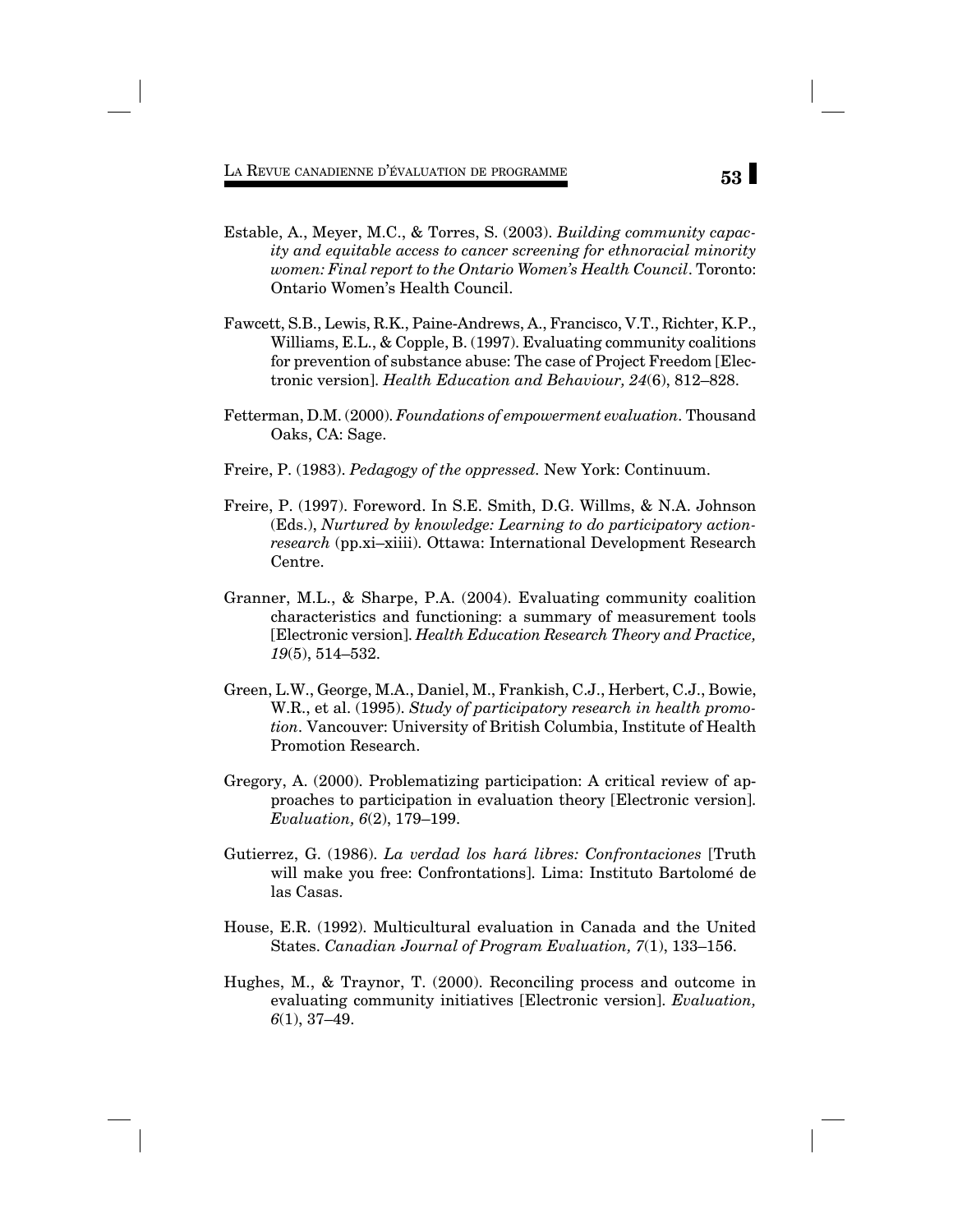- Johnson, A. (1996). Towards an equitable, efficient and effective system. In C. James (Ed.), *Perspectives on racism and the human services sector* (pp. 209–221). Toronto: University of Toronto Press.
- Kaiser, T. (2000). Promise and practice: Participatory evaluation of humanitarian assistance. *Forced Migration Review, 8,* 8–11.
- Lawrenz, F. (2003, June). *Differential effects of participatory evaluation in a national multi-site program evaluation*. Presentation to the 2003 Canadian Evaluation Society Conference, Vancouver. Retrieved April 26, 2006, from <http://evaluationcanada.ca/site.cgi>.
- Maciak, B.J., Guzman, R., Santiago, A., Villalobos, G., & Israel, B. (1999). Establishing LA VIDA: A community-based partnership to prevent intimate violence against Latina women [Electronic version]. *Health Education & Behaviour, 26*(6), 821–840.
- MacLean, L., Diem, E., Bouchard, C., Robertson-Palmer, K., & Edwards, N. (in press). Complexity and team dynamics in multiple intervention programs: Challenges and insights for public health psychology. *Journal of Health Psychology.*
- MacLean, L., Plotnikoff, R., & Moyer, A. (1998). *Population health and health psychology* (Monograph M98-6). Ottawa, ON: Community Health Research Unit, University of Ottawa.
- McHardy, J. (2002). New partnerships require new approaches to participatory program evaluations: Planning for the future. *Canadian Journal of Program Evaluation, 17*(2), 89–102.
- McHardy, J. (2003). *Negotiating participation in participatory program evaluations: The dance of collaboration.* Victoria, BC: Pacific Institute of Community Development. Retrieved April 26, 2006, from <www. evaluationcanada.ca/distribution/20030601\_mchardy\_joan.pdf>.
- Meyer, M.C., Torres, S., Cermeño, N., MacLean, L., & Monzón, R. (2003). Immigrant women implementing participatory research in health promotion. *Western Journal of Nursing Research*, *25*(7), 815–834.
- Minkler, M. (2004). Ethical challenges for the "outside" researcher in community-based participatory research [Electronic version]. *Health Education & Behavior, 31*(6), 684–697.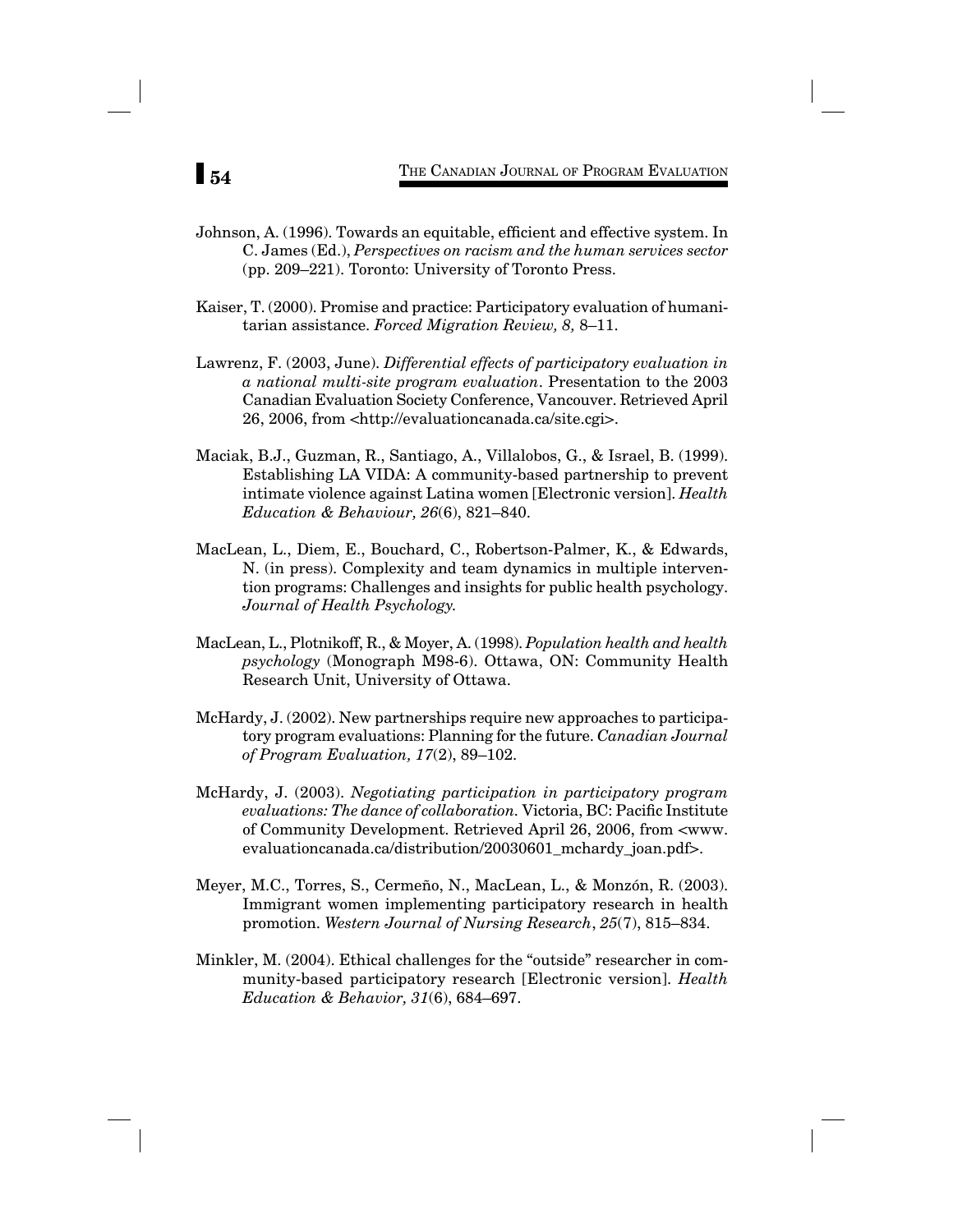**55** LA REVUE CANADIENNE D'ÉVALUATION DE PROGRAMME

- Morris, M. (2002)*. Participatory research and action: A guide to becoming a researcher for social change.* Ottawa, ON: Canadian Research Institute for the Advancement of Women.
- Moyer, A., Coristine, M.A., MacLean, L., & Meyer, M. (1999). A model for building collective capacity in community-based programs: The elderly in need project. *Public Health Nursing, 16*(3), 205–214.
- Murray, R. (2002). Citizen's control of evaluations: Formulating and assessing alternatives [Electronic version]. *Evaluation, 8*(1), 81–100.
- Nasser, S. (2003, June). The puzzles of partnership: creating common ground so that research makes a difference. Presentation to the 2003 Canadian Evaluation Society Conference, Vancouver. Retrieved April 26, 2006, from <http://evaluationcanada.ca/site.cgi>.
- Naylor, P. J., Wharf-Higgins, J., Blair, L., Green, L., & O'Connor, B. (2002). Evaluating the participatory process in a community-based heart health project. *Social Science & Medicine, 55,* 1173–1187.
- Park, P., Brydon-Miller, M., Hall, B., & Jackson, T. (Eds.). (1993). *Voices of change: Participatory research in the United States and Canada.* Toronto: OISE Press.
- Patton, M.Q. (2002). A vision of evaluation that strengthens democracy [Electronic version]. *Evaluation, 8*(1), 125–139.
- Pisano, F.M. (1993). Cómo hacer evaluaciones feministas [How to do feminist evaluations.] In X. Bedregal, E.G. Fischer, F. Gargallo, & M. Pisano (Eds.), *Feminismos cómplices: Gestos para una cultura tendenciosamente diferente* [Complicit feminisms: Steps towards a culture with different biases] (pp. 59–67). Santiago, Chile: La Correa Feminista.
- Potvin, L., Cargo, M., McComber, A., Delormier, T., & Macaulay, A.C. (2003). Implementing participatory intervention and research in communities: Lessons from the Kahnawake Schools Diabetes Prevention Project in Canada. *Social Science & Medicine, 56,* 1295–1305*.*
- Stoecker, R. (1999). Making connections: Community organizing, empowerment planning, and participatory research in participatory evaluation [Electronic version]. *Sociological Practice, 1,* 209–232*.*
- Stone, L. (1992). Cultural influences in community participation in health. *Social Science & Medicine, 35*(4), 409–417.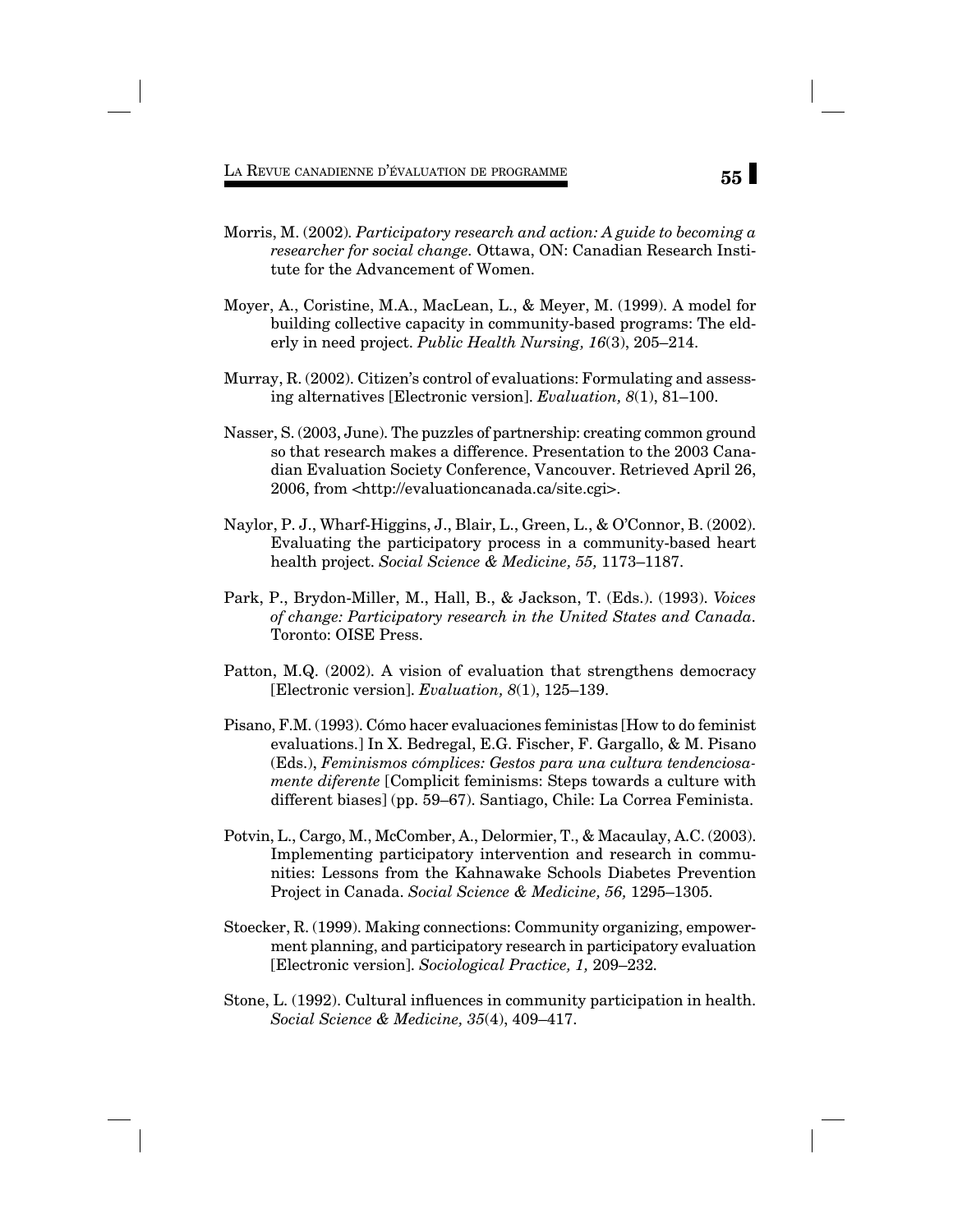- Strachan Lindenberg, C., Solorzano, R.M., Munet Vilaro, F., & Wesbrook, L.O. (2001). Challenges and strategies for conducting intervention research with culturally diverse populations*. Journal of Transcultural Nursing, 12*(2), 132–139.
- Stringer, E.T. (1996). *Action research: A handbook for practitioners.* Thousand Oaks, CA: Sage.
- Suarez-Balcazar, Y., Harper, G.W., & Lewis, R. (2005). An interactive and contextual model of community-university collaborations for research and action [Electronic version]. *Health Education & Behavior, 32*(1), 84–101.
- Thomas, D.R. (2002). Evaluating the cultural appropriateness of service delivery in multi-ethnic communities. Paper presented at the Canadian Evaluation Society Conference. Retrieved April 26, 2006, from <http://evaluationcanada.ca/site.cgi?s=6&ss=8&\_lang=EN>.
- Thorlby, T., & Hutchinson, J. (2002). *Working in partnership: A sourcebook.* New Opportunities Fund. Retrieved April 26, 2006, from <www.sqw. co.uk/services/partnership-development.php>.
- Tortu, S., Goldsamt, L.A., & Hamid, R. (2002). *A practical guide to research and service with hidden populations.* Toronto: Allyn & Bacon.
- Upshur, C.C., & Barreto-Cortez, E. (1995). What is participatory evaluation (PE)? What are its roots? *The Evaluation Exchange, 1*(3/4). Retrieved April 26, 2006, from <www.gse.harvard.edu/ ~hfrp/eval/issue2/>.
- VanderPlaat, M., Samson, Y., & Raven, P. (2001). The politics and practice of empowerment evaluation and social interventions: lessons from the Atlantic community action program for children regional evaluation. *Canadian Journal of Program Evaluation, 16*(1), 79–98.
- Wallerstein, N. (1999). Power between evaluator and community: Research relationships within New Mexico's healthier communities. *Social Science & Medicine, 49,* 39–53.
- Wallerstein, N., Polascek, M., & Maltrud, K. (2002). Participatory evaluation model for coalitions: The development of systems indicators [Electronic version]. *Health Promotion Practice, 3*(3), 361–373.